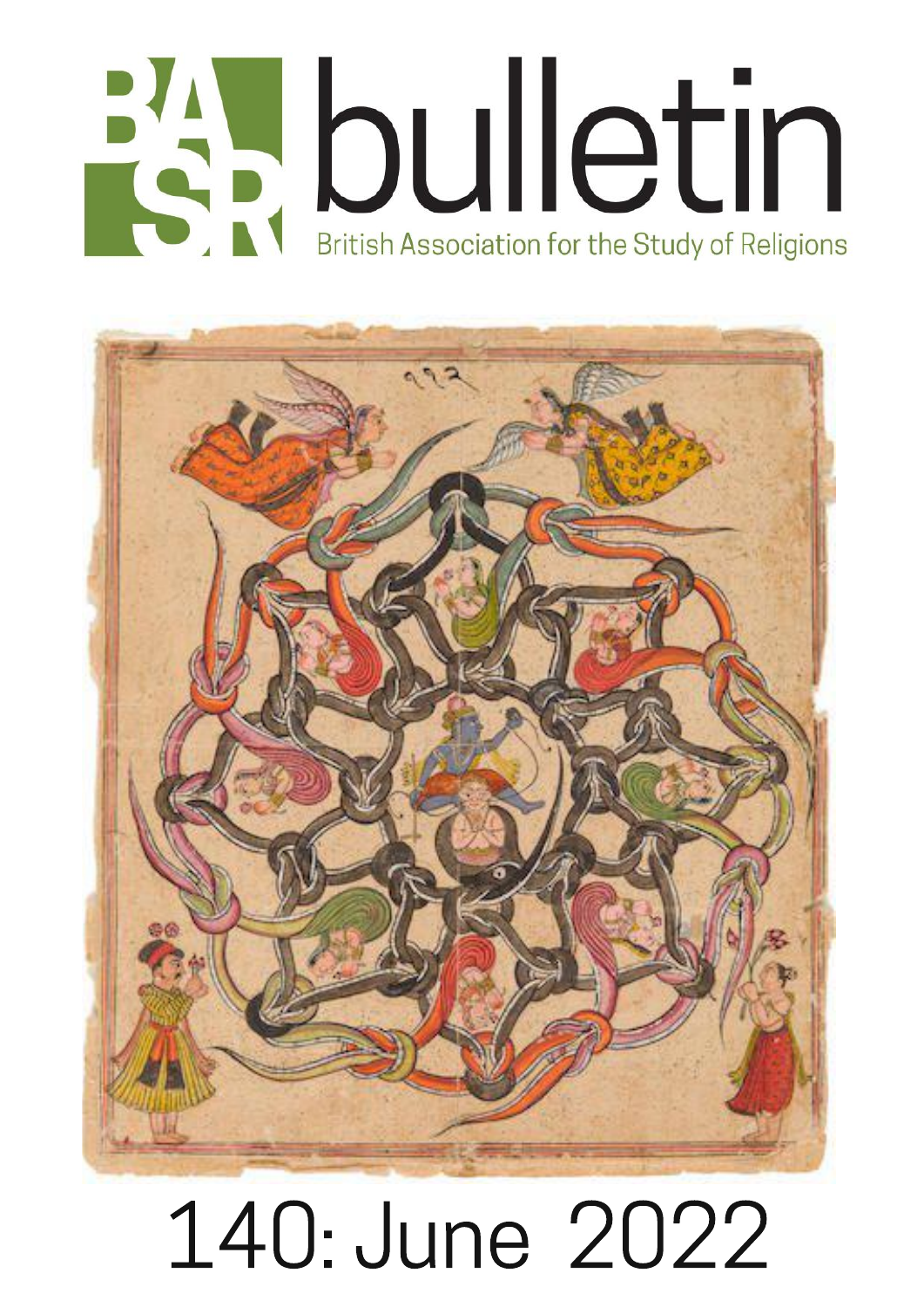## contents

| <b>EDITORIAL</b>                                                          | 2  |
|---------------------------------------------------------------------------|----|
| NEWS, ETC                                                                 | З  |
| <b>FEATURES</b>                                                           |    |
| REFLECTIONS FROM REF21                                                    | 6  |
| RUNNING A FIELDWORK MODULE<br><b>ONLINE</b>                               | 10 |
| A RESPONSE FROM IAHR                                                      | 12 |
|                                                                           |    |
| <b>BOOK REVIEWS</b>                                                       | 14 |
| THE OCCULT IN MODERNIST ART.<br><b>LITERATURE AND CINEMA</b>              |    |
| <b>LOST ECSTASY: ITS DECLINE AND</b><br><b>TRANSFORMATION IN RELIGION</b> |    |
| THE PROBLEM OF INVENTED<br><b>RELIGIONS</b>                               |    |
| <b>RECENT PUBLICATIONS</b>                                                | 19 |
| OBITUARY                                                                  |    |
| JAMES A. BECKFORD                                                         | ソン |

### **WWW.BASR.AC.UK**

### **ABOUT THE BASR**

| The British Association for the Study of Religions (BASR)<br>was founded in 1954. It is a member association of the In-<br>ternational Association for the History of Religions (foun-<br>ded 1950) and of the European Association for the Study<br>of Religions (founded 2001). The object of BASR is to pro-<br>mote the academic study of religion/s, understood as the<br>historical, social, theoretical, critical and comparative<br>study of religion/s through the interdisciplinary collabora-<br>tion of all scholars whose research is defined in this way.<br>BASR is not a forum for confessional, apologetic, or similar<br>concerns. BASR pursues its aims principally through an an-<br>nual conference and general meeting, a regular Bulletin,<br>and a Journal of the British Association for the Study of<br>Religions. Membership of BASR is open to all scholars nor-<br>mally resident in the United Kingdom. |
|---------------------------------------------------------------------------------------------------------------------------------------------------------------------------------------------------------------------------------------------------------------------------------------------------------------------------------------------------------------------------------------------------------------------------------------------------------------------------------------------------------------------------------------------------------------------------------------------------------------------------------------------------------------------------------------------------------------------------------------------------------------------------------------------------------------------------------------------------------------------------------------------------------------------------------------|
| All correspondence concerning the BASR should be sent                                                                                                                                                                                                                                                                                                                                                                                                                                                                                                                                                                                                                                                                                                                                                                                                                                                                                 |
| to:                                                                                                                                                                                                                                                                                                                                                                                                                                                                                                                                                                                                                                                                                                                                                                                                                                                                                                                                   |
| Dr Stephen E. Gregg,                                                                                                                                                                                                                                                                                                                                                                                                                                                                                                                                                                                                                                                                                                                                                                                                                                                                                                                  |
| Department of Religion and Philosophy,<br>MC234 Millennium City Building,                                                                                                                                                                                                                                                                                                                                                                                                                                                                                                                                                                                                                                                                                                                                                                                                                                                             |
| University of Wolverhampton,                                                                                                                                                                                                                                                                                                                                                                                                                                                                                                                                                                                                                                                                                                                                                                                                                                                                                                          |
| Wulfruna Street, Wolverhampton, WV1 1LY                                                                                                                                                                                                                                                                                                                                                                                                                                                                                                                                                                                                                                                                                                                                                                                                                                                                                               |
| <b>COMMITTEE</b>                                                                                                                                                                                                                                                                                                                                                                                                                                                                                                                                                                                                                                                                                                                                                                                                                                                                                                                      |
| <b>President and Chair</b>                                                                                                                                                                                                                                                                                                                                                                                                                                                                                                                                                                                                                                                                                                                                                                                                                                                                                                            |
| Dr Stephen Gregg - s.gregg@wlv.ac.uk                                                                                                                                                                                                                                                                                                                                                                                                                                                                                                                                                                                                                                                                                                                                                                                                                                                                                                  |
| Secretary                                                                                                                                                                                                                                                                                                                                                                                                                                                                                                                                                                                                                                                                                                                                                                                                                                                                                                                             |
| Dr Suzanne Owen                                                                                                                                                                                                                                                                                                                                                                                                                                                                                                                                                                                                                                                                                                                                                                                                                                                                                                                       |
| - s.owen@leedstrinity.ac.uk                                                                                                                                                                                                                                                                                                                                                                                                                                                                                                                                                                                                                                                                                                                                                                                                                                                                                                           |
| <b>Treasurer</b>                                                                                                                                                                                                                                                                                                                                                                                                                                                                                                                                                                                                                                                                                                                                                                                                                                                                                                                      |
| Dr Christopher R Cotter                                                                                                                                                                                                                                                                                                                                                                                                                                                                                                                                                                                                                                                                                                                                                                                                                                                                                                               |
| - c.cotter@lancaster.ac.uk                                                                                                                                                                                                                                                                                                                                                                                                                                                                                                                                                                                                                                                                                                                                                                                                                                                                                                            |

**JBASR Coordinating Editor** Dr Suzanne Owen - s.owen@leedstrinity.ac.uk

**Bulletin Editors** Dr David G Roberson - david.robertson@open.ac.uk Dr Theo Wildcroft - tw36@soas.ac.uk

All rights reserved. Edition, selection, arrangement and original material © BASR 2017. The rights of the original authors are reserved by those individuals and are not affected by the above copyright.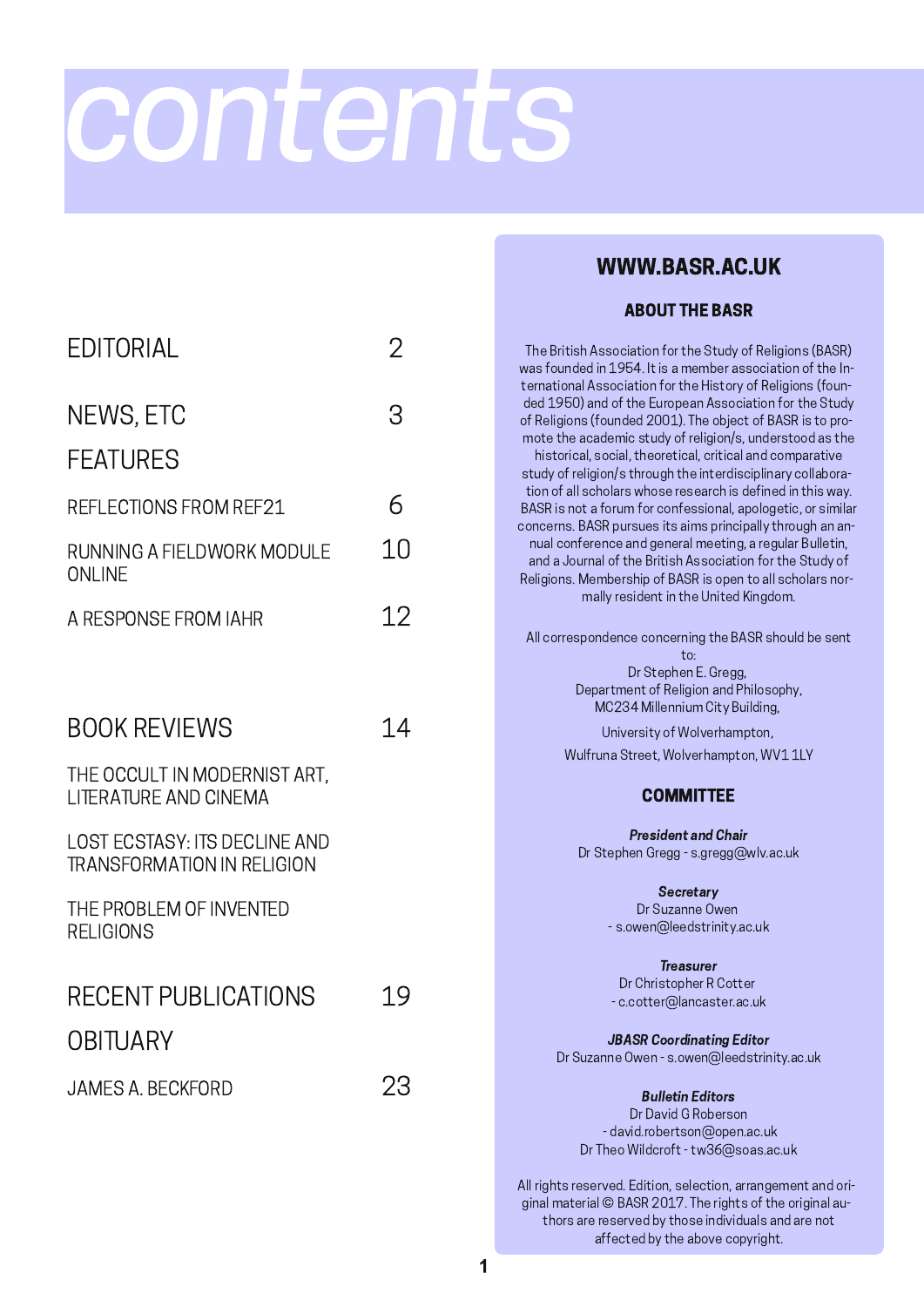# editorial

Welcome to issue 140 of our bulletin, especially As well as the REF, the QAA Benchmarking new members who have joined in this academic year. Theo has asked me to write a quick update for members, which I hope will keep you in the loop.

The major news, already communicated through the email list of course, is that the location and dates of this year's conference changed. Unfortunately, King's were unable to host after all, and so we moved to the Open University, who have been incredibly supportive, and whom we thank heartily. This move necessitated a change in dates, and we will gather from 30/08 to 01/09.

There has also been a change in personnel in one of our volunteer positions. Angela Puca is stepping aside as our Web and Social Media Officer, and Aled Thomas is coming onboard. We are very grateful to Angela for all of her contributions, and look forward to working with Aled.

You will also have seen that we posted a Statement of Intent on equality and diversity onto our website a few months ago. That was a part of our work to make E&D a priority over the next few years. As promised, a questionnaire for members has been produced, and that is being sent out now. Thank you to Mel Prideaux particularly for the work in this.

Turning to this issue, we have the usual mix of announcements, book reviews, responses, and updates for members. In addition. Bettina Schmidt has written up a reflection of the REF process, the results of which were published just a few weeks ago. We are grateful for her insider insight into what was a mammoth task for all of us submitting, and for all those on the panels.

Statement for TRS has been released since our last issue, about which I have written a short piece reflecting on the exercise as a member of the working group. It raises a few questions as to the role of SoR/RS in relation to TRS branding, and wider issues concerning the voice of SoR/RS in the future

In our Teaching and Learning section, Suzanne Owen reflects on the practice of undertaking study visits / fieldwork online, which may well have been challenging for many of us over the last couple of years.

Finally, we include a remembrance of our muchmissed friend and colleague Jim Beckford. So many of us will have happy memories of Jim, and there will be even more who's own work will have been informed and enlightened by his extensive body of writings.

> Stephen Gregg, **BASR President**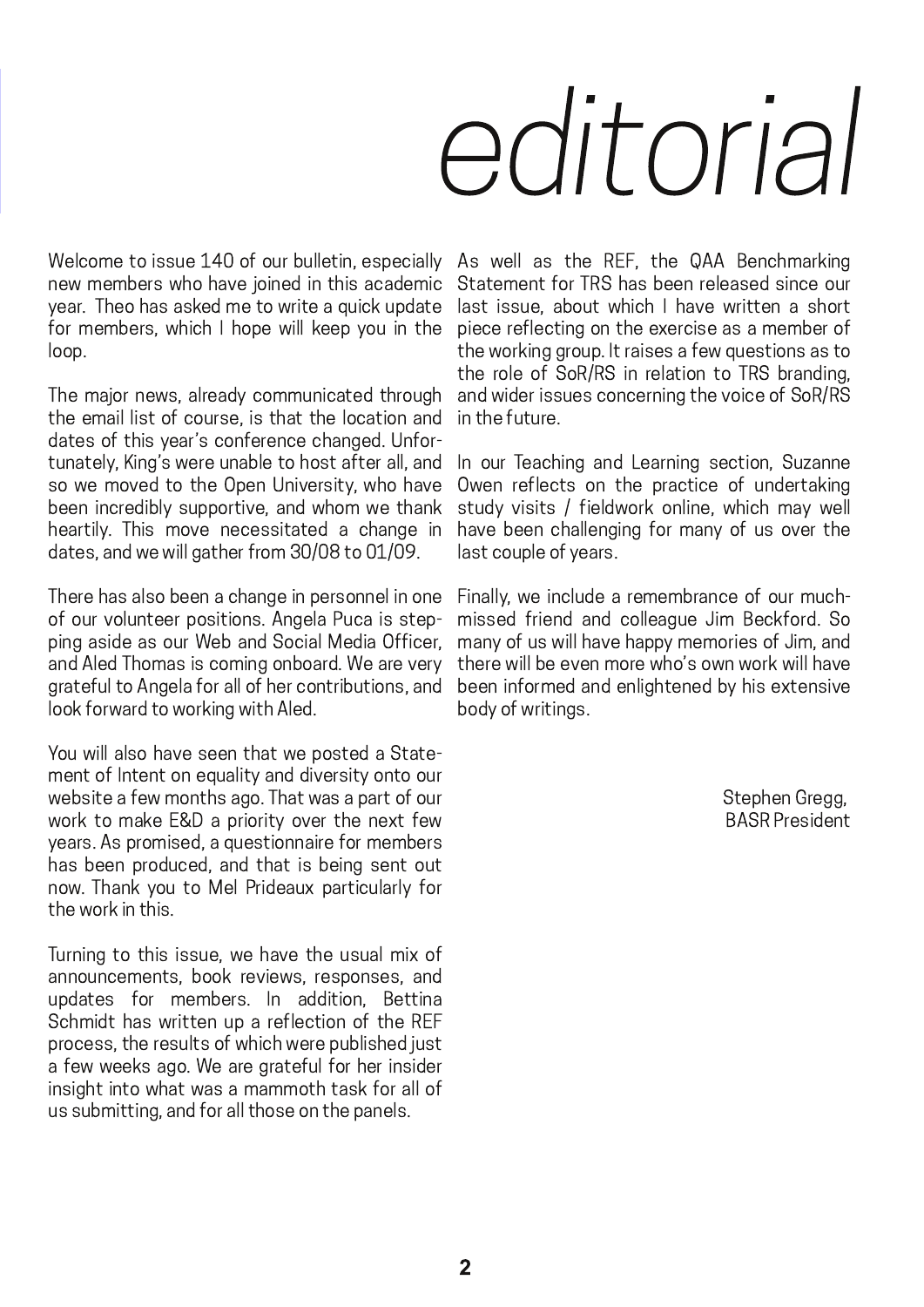# news, etc



### **BASR ANNUAL CONFERENCE (HYBRID EVENT)**

30 August - 1 September 2022



Online and In-Person at The Open University, Milton Keynes

### Keynote Address: Jasjit Singh, University of Leeds

"Becoming an accidental activist: Religion, Academia and Community Engagement"

This year the theme of the British Association for the Study of Religions (BASR) conference focuses on Religion and Public Engagement. We want to explore the many ways in which religion engages with various specific publics, and various publics engage with religion (however construed).

Religion can be used to motivate and inflame 'the public' - from encouraging support or opposition to war in the Ukraine, storming the US Capitol building in support of freedom, or to accept or refuse a vaccine. Although relevant aspects of current events may seem obvious to scholars of religion, we must proactively work to justify our subject of study as important and relevant to others. We are also increasingly expected to engage specific publics and demonstrate impact from our research. Reflections on how, why, where, when, and with whom we engage are very welcome.

Fittingly, this year's conference is co-sponsored by Inform (www.inform.ac) which exists to prevent harm based on misinformation by bringing the insights and methods of academic research into the public domain.

Proposed papers might consider:

- how religious organisations and individuals have engaged with specific publics, both in recent times and historically

- the exchange of knowledge and approaches between schoolteachers and scholars of religion
- the results of the recent REF and its consequences for public engagement and impact

- how new and minority religions have engaged publics for their aims, as well as how scholars researching these groups have navigated their relationships with relevant groups

### **Organisational matters**

The in-person conference will run from lunchtime on Tuesday 30 August to lunchtime on Thursday 1 September at the Open University in Milton Keynes. There will be accommodation reserved for conference participants within walking distance to the venue.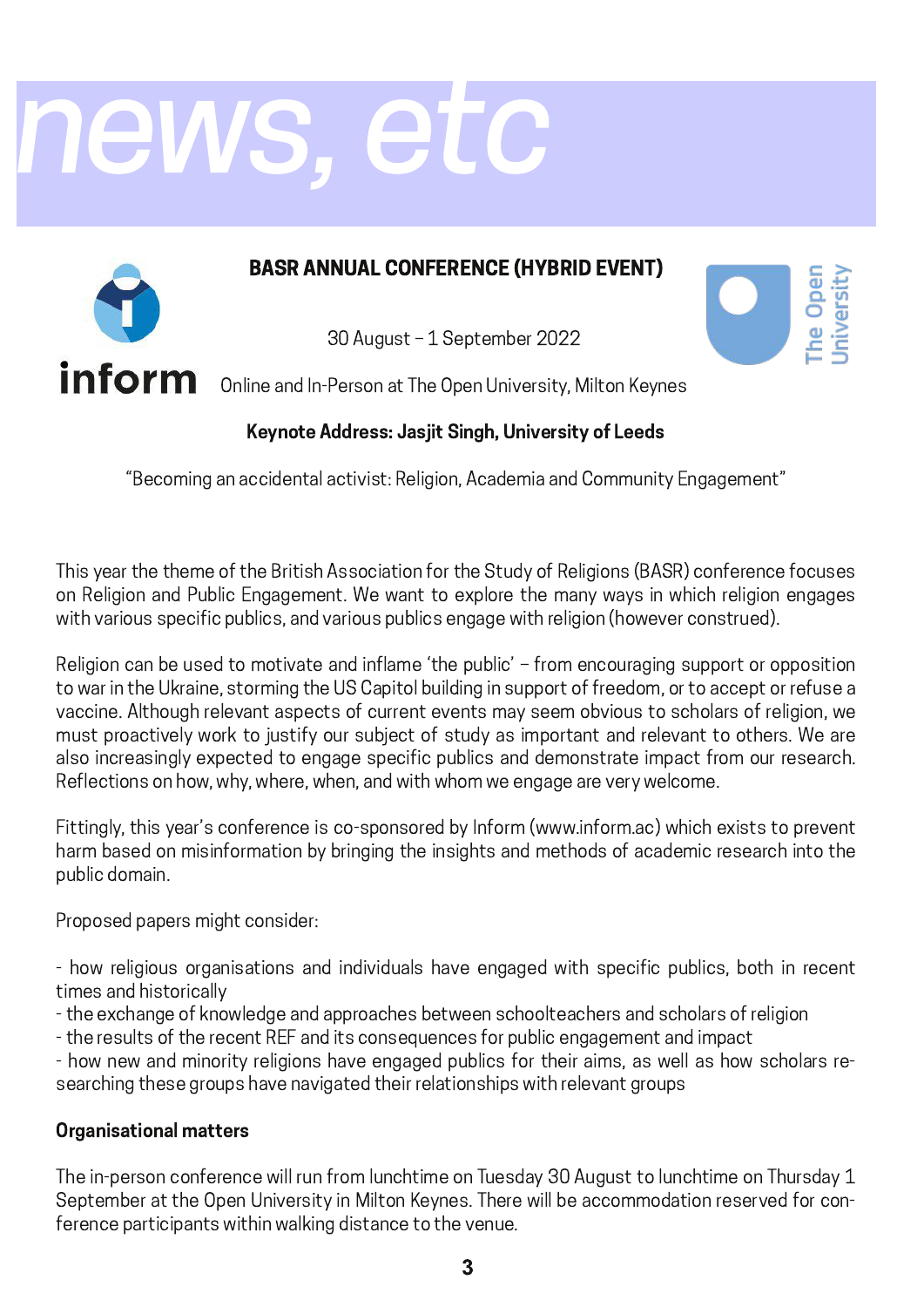Panels will be either in-person or online — we cannot accommodate hybrid sessions. However, there will be a dedicated room at the venue where online panels will be broadcast for those attending in person, and selected sessions will be streamed online. We will group all the online papers together into online-only panels.

All papers and panels willcontribute to the remit of the BASR as a member organisation of the International Association for the History of Religions: to advance research and education through the academic study of religions by providing a forum for the non-confessional, critical, analytical and cross-cultural study of religions, past and present. We plan to publish selected papers in the peerreviewed Journal of the BASR.

Costs for the conference are still being finalized but will be posted as soon as possible on the BASR website and updated call for papers. We will make several bursaries available for students and early career scholars.

### **REFLECTIONS ON THE SUBJECT BENCHMARK STATEMENT FOR THEOLOGY AND RELIGIOUS STUDIES**

As many members will already know, the new version of the QAA Subject Benchmark Statement for Theology and Religious Studies was released on the 30th of March. As a part of the working group, I thought it might be helpful to offer a reflection of the process and outcomes.

The group consisted of eighteen members, in addition to two external advisors supporting environmental and equality issues. The make-up of the committee is my first point of reflection. Two of us were BASR members and, with perhaps a generous interpretation of who else might be considered SoR/RS, our number totalled four. That was disappointing, I am aware of other applications by members, or non-members representing SoR/RS, that were not successful. Of course, not all applications will be accepted, but the make-up of the committee was numerically dominated by Theologians and Biblical scholars. Indeed, representatives from ministerial training institutions (or those that specifically worked in partnership with such institutions) equalled the SoR/RS representation alone.

In a previous opinion piece (Bulletin 131) I argued that SoR/RS had become a 'muted voice' in national discourse, and my worry is that this QAA exercise is a further example of this. It is important, however, to say that dialogue was good within the group, and much positive discussion arose in the attempt to include a diversity of approaches to T/RS. The Chair, Prof. Mike Higton of Durham, was highly effective in his steering and organisation, and he and I worked closely together on several phases of drafting.

I think there were numerous positive steps to develop the approach and content of the Statement. There was a strong push from the SoR/RS members to frame discussions around religion as-lived, which was supported by numerous theologians who looked at contemporary issues, or who aligned themselves with practical theology. In addition, the text now more robustly highlights the importance of studying diverse communities, includes non-religion and atheism more fully, and extends examples of student learning beyond lecture-room settings. De-colonisation was addressed, but I must admit I was disappointed that it was framed within aspirational terms ('providers of courses within TRS increasingly take a decolonising approach to both content and pedagogy') rather than as a definitive statement of the necessity of this in designing and delivering our teaching and learning.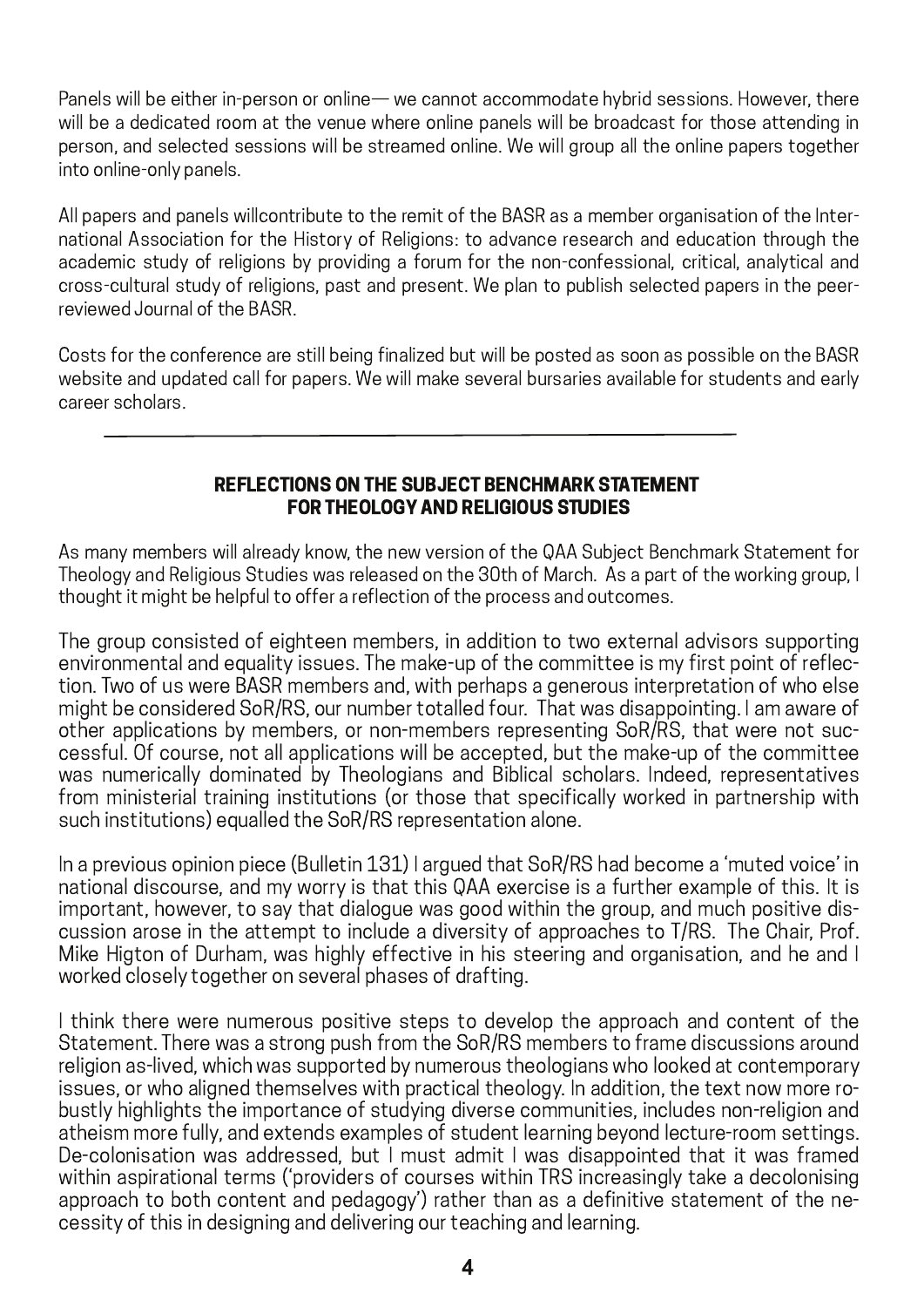Text referring to course content was changed in many specific ways, of course, but it isn't possible for me to provide commentary on the rationale for each one here. Instead, I would like to focus on the largest issue that was raised during the working process.

Throughout the meetings and emails, the relationship between Theology and Religious Studies was the central concern, framing as it did every aspect of the text. This affected the language of the document considerably. Discussion was most often collaborative but differences in motivation and starting point for different working group members impacted considerably on the task in hand. The understanding and use of terms such as spirituality, the discussion of truth claims, and inclusion of issues around personal student development and beliefs all highlighted some of these differences most clearly.

To address this issue, phrases such as 'the broad area of TRS' or 'courses within the TRS area' were used. Phrasing such as 'the study of TRS' was still used in the document, however. The issue of the diversity of approaches to the relationship between T&RS was foregrounded in sections 1.3 and 1.4, which I saw as a positive step, no matter where we individually stand on the matter.

This issue continued to be the single-largest discussion point of the public consultation. Consultation replies numbered fifteen, and represented both individuals and subject-associations. Of the fifteen, eight raised the TRS brand/relationship, with the majority finding it problematical, both in their own academic approach and in the proposed wording of the document. I have sympathy for this position.

This speaks to a much wider conversation regarding the suitability of the use of the term TRS, which includes voices that argue that it is useful to have a 'brand' in challenging times, to those who seek a complete divorce. The major shift in SoR/RS academics away from traditional TRS departments will also play into this conversation going forwards. Around half of current BASR members are not aligned to a TRS/RS branded department, and I expect this percentage to increase in the coming years. The final part of the process was to provide the QAA with feedback on our writing of the document. This was organised by the Chair, but again done in collaboration. As before, the make-up of the working group and the discussion around TRS relationships were the two issues raised.

One possibility going forwards is the separation of T&RS into two Statements. This would be a radical change, and I appreciate members will have very different opinions as to whether this would be positive or negative. Such a change would require close consultation with the QAA, and no doubt other associated partners, but Mike Higton raised the issue in feedback as a signpost for possible future discussions. That is certainly a discussion which the BASR should have internally in the first instance, to garner member opinions.

Members will hold a wide range of views as to the robustness and helpfulness of the statement. I was pleased to have been given a substantial voice in the discussions, but of course much of the final text is based on compromise, as happens in any collaborative exercise. Going forwards, the most important task for the BASR is to ensure that our members, at all stages of their careers, engage with national-level bodies so that our voices are heard as often as possible.

Stephen Gregg, BASR President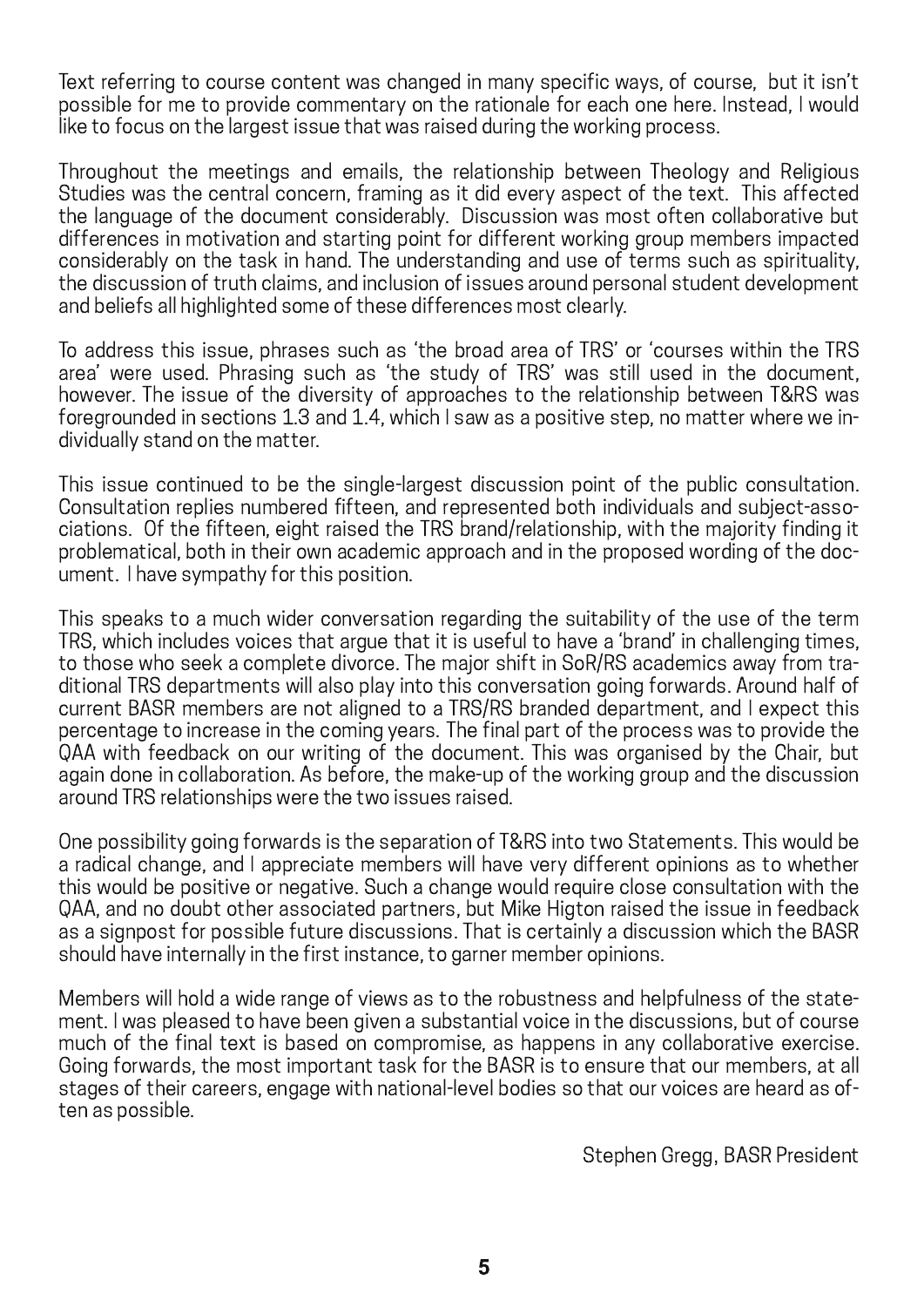# features

### REFLECTION ON REF2021

### Bettina Schmidt, deputy chair of the sub-panel 31 of REF2021, in consultation with Naomi Appleton and Sophie Gilliat-Ray

The result of REF2021 have been published now (https://results2021.ref.ac.uk/), as well as reports from each sub-panels and the main panels (https://ref.ac.uk/publications-and-reports/. The work is done, and the time to reflect has started. While the discussion in the HEIs and the funding bodies will focus on achievement and sustainability, the BASR needs to reflect on the future of our area of study in light of the results. This report will highlight some points that need consideration though I will start with a more personal reflection.

When I agreed to be nominated for REF2021 and accepted the invitation to join the sub-panel, I thought it would be similar to REF2014. However, while the rigour of the assessment process remained strong, REF2021 was different from REF2014 in several ways, not just because of the changes to the selection of staff and outputs initiated by the Stein review of REF2014. Among the other changes was the introduction of a two-stage process with smaller panels working on the criteria in stage one and larger panels for the assessment of the submissions in stage two. During the criteria stage the group was rather small but nevertheless set a friendly and collegial tone for the tough time to come. Shortly after the first meeting of stage two the pandemic started. REF2021 was paused for three month and the submission deadline postponed. This new timeline messed up long prepared plans for teaching relief. And then came the lockdown and nearly all panel meetings moved online, including the ones that took place over several days. Sitting on front of the computer screen for hours and hours and discussing REF procedure and assessments without time to catch up with friends and colleagues over tea had been extremely exhausting. REF2021 has been therefore a strange exercise for me. Nevertheless, despite of the lack of personal meetings, working online had been better than expected and I can ensure colleagues that moving online had not undermined the rigour of the assessment. Led by our excellent chair, Gordon Lynch, we were able to discuss openly the submissions and agreed on fair profiles.

Comparing the composition of the Sub-panels Theology and Religious Studies in 2014 and 2021, the BASR was less successful with our nominations for 2021. However, as TRS-UK and other subject associations also nominated colleagues from the study of religions, our field was sufficiently represented, including by four members of the BASR (Naomi Appleton, Gavin Flood, Sophie Gilliat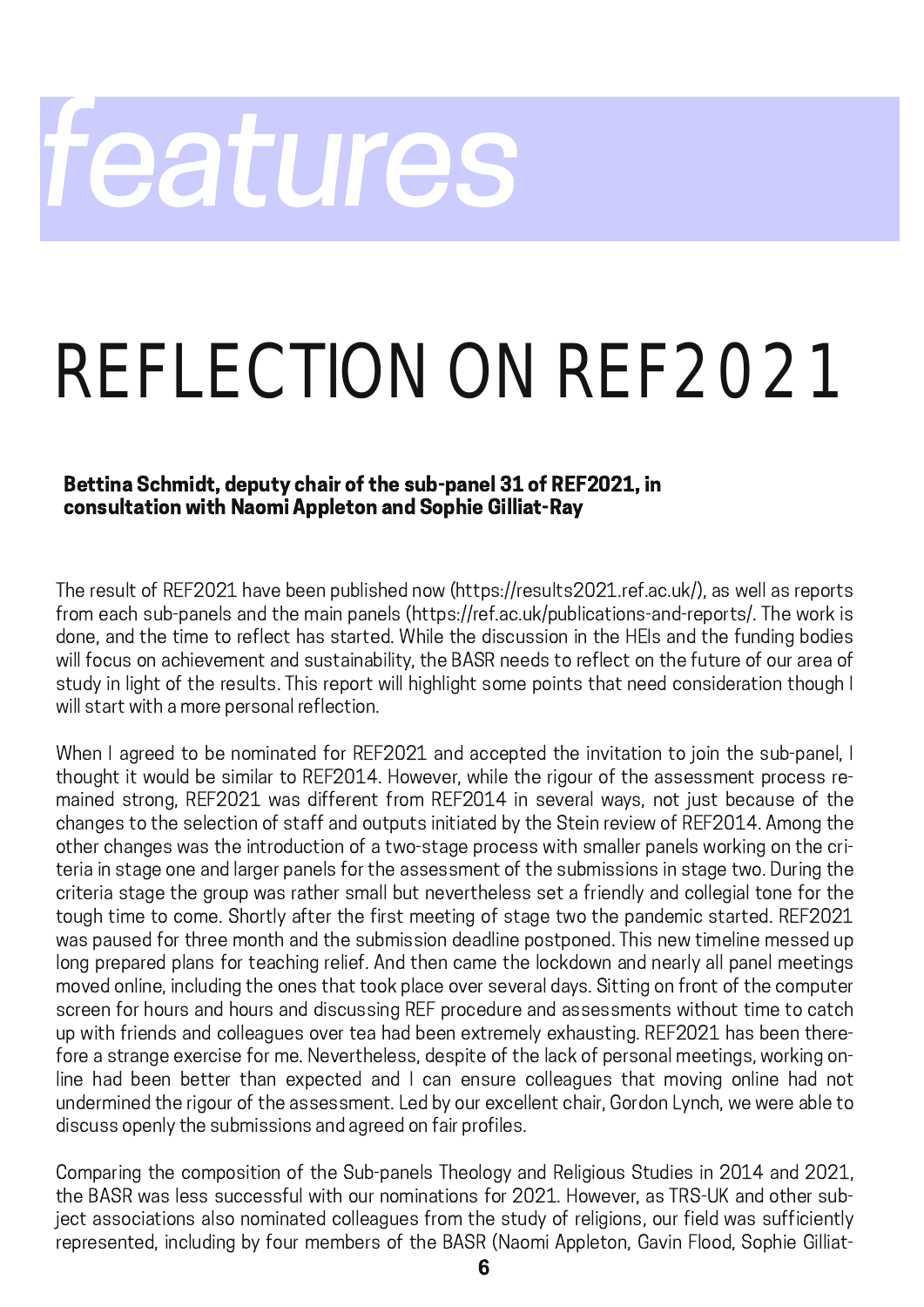Ray and myself, Bettina Schmidt). In addition, we had colleagues nominated by the British Association for Jewish Studies and the philosophy of religion section of the philosophical association among the panel (Philip Alexander and Fiona Ellis). Including the chair of the sub-panel, Gordon Lynch, whom we know as one of the hosts of the BASR conference in 2015, seven of the fourteen full members of the panel had therefore some background in the study of religions.

### **NOW TO THE RESULTS:**

I am confident that the profile below is the outcome of rigorous assessment of the research in TRS at UK universities and reflects the study of religions fairly.

| $10^{4*}$ | $*$ $C \setminus 0$ |     | $%1*$ | %Unclassified |
|-----------|---------------------|-----|-------|---------------|
| 38        |                     | 110 |       |               |

We received 31 submissions for the TRS Sub-Panel. While the number of submissions went down by two when compared with REF2014, the number of staff submitted increased from 413 to 505.12 FTE. Religious Studies was included in all the submissions and the overall outcome presented strong evidence for the strength of our field. As the report of the sub-panel states, research in Theology and Religious Studies makes a vital contribution within the wider research landscape of UK higher education. Religion - broadly understood - has been an integral part of human cultures and societies, shaping knowledge, moral traditions, social institutions and collective rituals, and has been deeply intertwined in processes of social change, cultural creativity and conflict. Research that we assessed on the nature of religious traditions, practice, and texts - and the lives and communities formed in relation to them - is making a significant contribution both to understanding the past and to social, cultural and geo-political processes in the contemporary world. This research is also providing an essential space for thinking critically about key issues of existence, personhood, community and society from within the framework of a range of religious and non-religious traditions.

The changes to the exercise between REF 2014 and REF 2021 mean that absolute comparisons between the results of the two are not valid. In particular, changes to the submission of staff make comparison of outcomes for outputs difficult. Nevertheless, we can see an increase in \*4 scores in all three areas that were assessed. The changes to the submission rules since 2014 have enabled greater capture of the increasing volume of world-leading research being produced.

| Outputs:       |             |             |             |             |      |
|----------------|-------------|-------------|-------------|-------------|------|
|                | $4^{\star}$ | $3^{\star}$ | $2^{\star}$ | $1^{\star}$ | U    |
| <b>REF2021</b> | 33.7%       | 42.8%       | 21.7%       | 1.0%        | 0.2% |
| <b>REF2014</b> | 23.7%       | 38.4%       | 31.5%       | 5%          | 0.5% |
| Impact:        |             |             |             |             |      |
|                | $4^{\star}$ | $3^{\star}$ | $2^{\star}$ | $1^{\star}$ | U    |
| <b>REF2021</b> | 44%         | 37.5%       | 15.7%       | 2.8%        | 0%   |
| <b>REF2014</b> | 37.4%       | 42.2%       | 18.6%       | 1.8%        | 0%   |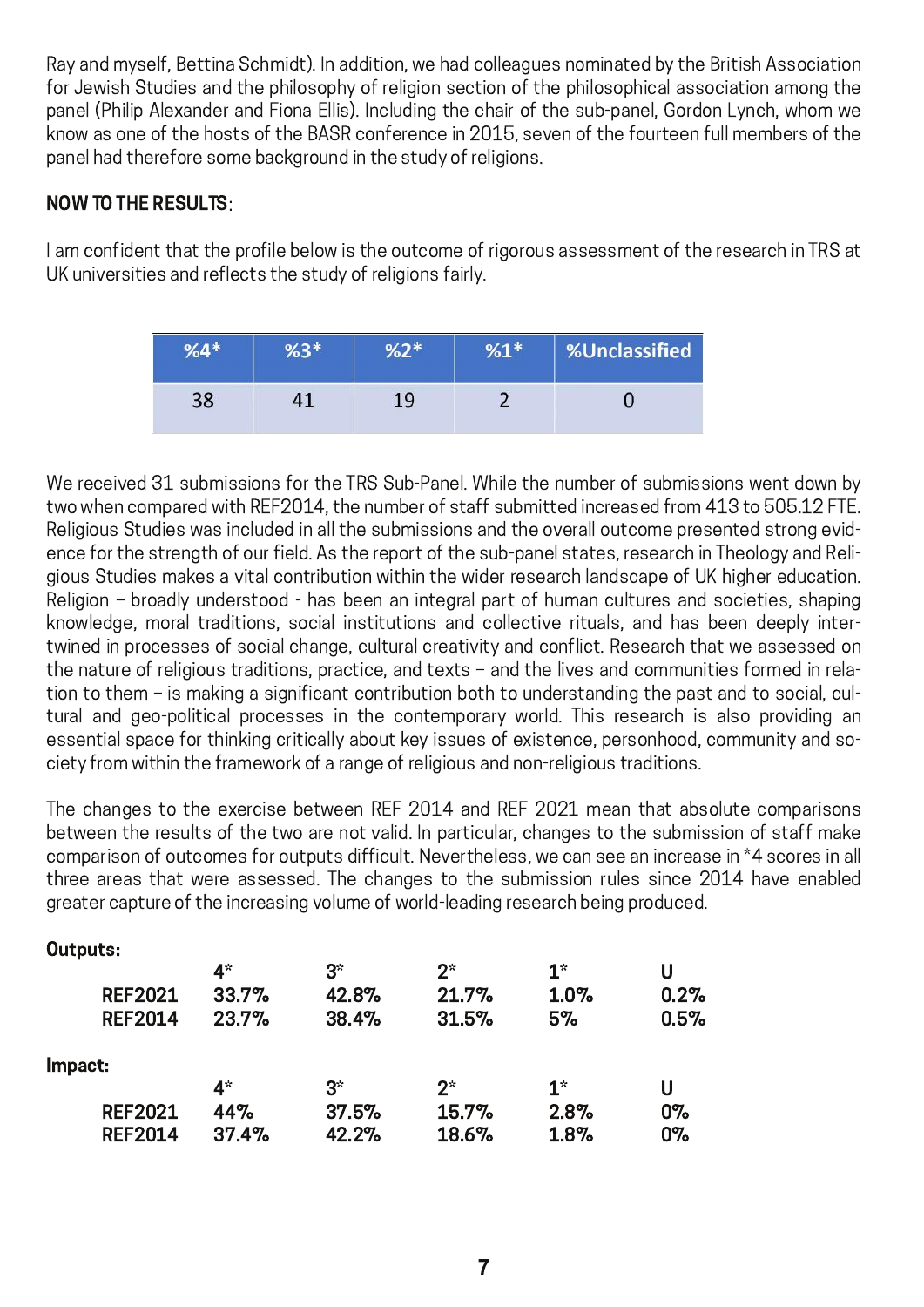| Environment:   |       |          |       |                 |    |
|----------------|-------|----------|-------|-----------------|----|
|                | 4∗    | ื่⊋∗     | つ*    | 1 <sup>th</sup> |    |
| <b>REF2021</b> | 46.5% | 37.7%    | 13.2% | 2.6%            | 0% |
| <b>REF2014</b> | 37.1% | $42.2\%$ | 16%   | 4.6%            | ዐ‰ |

### SIGNIFICANCE FOR THE STUDY OF RELIGIONS:

Turning now to our area, the study of religions, it was very good to see the range of research carried out in the study of religions at HEIs in the UK. Many submissions were multi-disciplinary and drew on other humanities and social science disciplines. This diversity reflects the study of religions and shows the importance of our field. Among the submissions were world-leading research outputs across all religious (and non-religious) traditions and cultures applying social scientific research methods as well as historical and textual and language-based ones. As the sub-panel report states, we found clear evidence of strength in research on global religion, including on issues of religious diaspora and migration, as well as outstanding research on religion in Africa, North and Latin America, the Middle-East, and Asia. In addition to a substantial body of outstanding work in well-established fields of study such as languages, texts and religious thought, belief and practice, we also found work of the highest quality in the study of embodiment, emotion, material and visual cultures, practice, space and a range of forms of media and cultural production. A range of outstanding work was also found in scholarship on the 'non-human', including on animals, climate change and environmentalism, the post-human and technology, with clear evidence of work in our subject area making important contributions to the wider field of environmental humanities. Alongside the continued strength of well-established approaches to study, we were also pleased to see evidence of critical, often multi- or inter-disciplinary approaches, including in relation to gender, race and sexuality, becoming part of the mainstream of our subject area. The report also highlights the widening of research areas as a positive development. Research is moving away from a strong focus on specific religious traditions and towards non-religious people, other than human entities, animals, environment and so on, all areas of the study of religions. Another interesting observation was that worldleading outputs were found across all types of outputs (monographs, edited volumes, and articles/ book chapters) and produced by scholars across all career stages including ECR.

### **AREAS OF CONCERN FOR THE BASR:**

Nevertheless, there are a few areas of concern the BASR need to reflect. The report highlights the challenges to produce impact case studies for very small units. The same problem was visible in the environment statements, and the lowest grades for environment submissions tended to be concentrated in units with very small staff numbers (<6 FTE). However, there is no clear correlation between size of unit and research as two of the strongest environment submissions came from small units. Nevertheless, research environments which provide researchers with more time, financial and other infrastructural resources, an effective culture of critical peer support and well-designed support which recognises staff diversity are more likely to generate stronger research outputs. This is something we need to consider in future as some of the small units are mainly study of religions units. I see a danger that in future REF small RS departments might not be submitted any longer. Perhaps the BASR should support the development of joint-submissions in future REF. This is in particular important as the pandemic has caused delays with research projects not only but perhaps especially in our field due to restricted access to archives and communities over the last two years which will have consequences for development of world leading outputs and rich impact case studies for the next REF.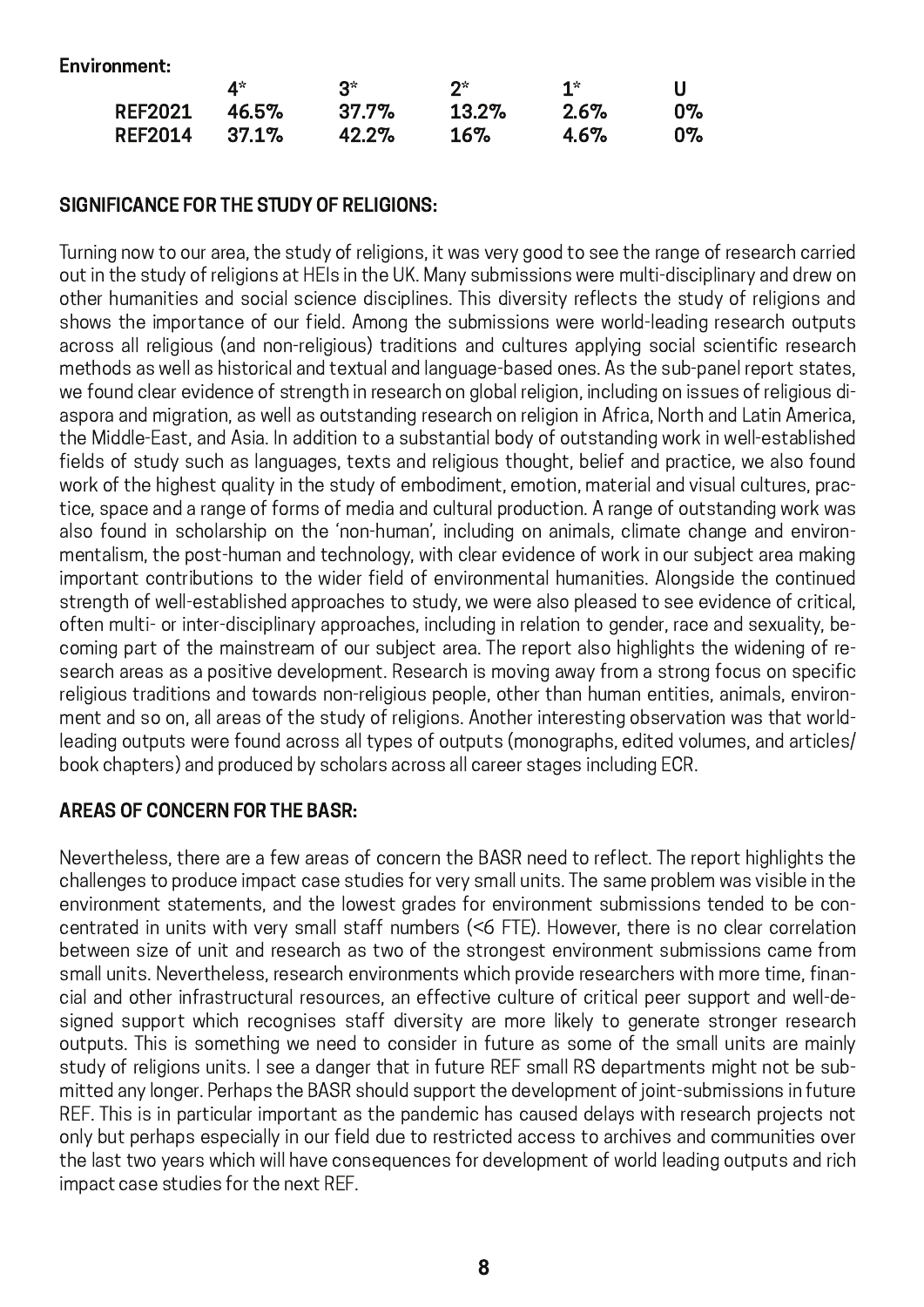Another point for the study of religions to consider is that the submission to sub-panel 31 reflects only part of the research in the study of religions. Several BASR members were submitted to other sub-panels such as History, Area Studies, and Modern Languages instead to TRS. In light of the report published by the British Academy just before the pandemic, this is an important issue to consider. However, it is difficult to address. Nevertheless, I wonder whether the BASR needs to highlight more the inclusivity of the study of religions towards non-social scientific approaches, hence make colleagues working on religions from a textual, linguistic, or historical perspective more welcome within the BASR.

My last point that I want to highlight for discussion is that some submissions included more than RS/TRS. For instance, some submissions included colleagues from archaeology, classics, politics and other disciplines. This development can go both ways. It can be an opportunity for the study of religions to illustrate the multi-disciplinary nature of our field. But it can also become a threat to the future of our presence in HEIs as the study of religions might move into a general humanities unit in future and disappear.

I don't want to finish on this note as it would be not a fair reflection of the achievements. The result of REF2021 is a celebration of our achievements, whether we work in a research-intensive university or a teaching-led institution. The study of religions makes a vital contribution to the understanding of today's problems, and we are also part of the solution.

### $\blacksquare$  www.facebook.com/groups/490163257661189/



twitter.com/TheBASR

### **GUIDELINES FOR CONTRIBUTORS**

News Items **Conference Reports Conference Announcements Book Reviews** Features **Members' Recent Publications** 

Up to 150 words 500-1500 words Not more than a single page 700-1000 words Around 1000 words Maximum 5 items

PLEASE SEND MATERIAL FOR INCLUSION TO tw36@soas.ac.uk DEADLINE FOR THE MAY 2022 ISSUE IS 30 APRIL 2022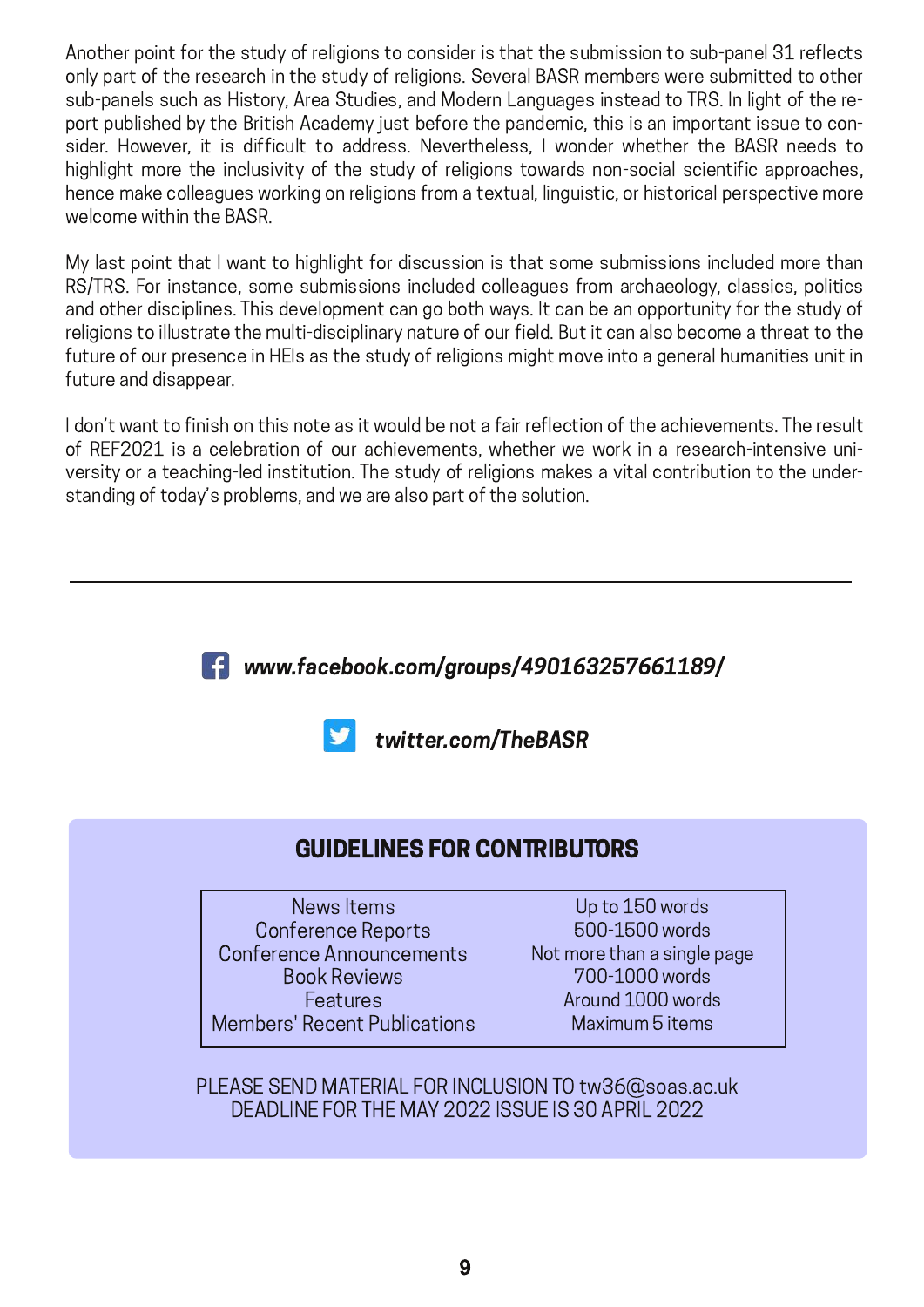### RUNNING A FIELDWOR MODULE ONTINF

### **Suzanne Owen, Leeds Trinity University**

From January to March each year I run a final year module called Religions in Leeds Bradford, which combines fieldwork methods, theoretical approaches to studving religion on site, and three class site visits plus an additional one the students arrange themselves. Site visits are crucial to the success of the module as they offer many avenues for theoretical considerations (religion/secular or sacred/profane distinctions; adaptations to contemporary society; spatial, cultural and gender analyses, etc.). The Covid 19 pandemic complicated the delivery of this module, though some aspects worked surprisingly well.

The UK first went into lockdown due to the Covid 19 pandemic toward the end of March 2020. That year, most of the core teaching was nearing its end and it did not impact my fieldwork module. However, after a semester of teaching face-to-face in the autumn of 2020, by January 2021 we were back in lockdown and all my classes were moved online, including Religions in Leeds Bradford.

Each year I usually take the class to Jamyang Buddhist Centre in Leeds, who are welcoming and offer a short meditation practice, talk and Q&A. Over the years they have been in different locations around Leeds, renting different office spaces in the city centre, until they were able to purchase their own place, a former warehouse in Holbeck, which is a relatively deprived area of Leeds. Jamyang had already contacted me toward the end of 2020 to say they could do an online event and, grateful for this, I took up their offer. With little time to arrange the other two 'site visits', I called on a couple of friends to speak respectively about spiritualism and the Quakers. Each of the speakers were renumerated either by a donation or a voucher (which I paid for myself as I've rarely been able to get funds for site visits).

I preceded each of the 'site visits' with a short presentation about the tradition and a seminar where students presented their research into specific representations of them in Yorkshire and, in some case, the nearest one to where the students were residing at the time, as some had returned home away from Leeds. For the spiritualist topic, I'd also found a short documentary video made in 2013 by York St John students providing a glimpse into what goes on within a spiritualist service ('Exploring the Unexplained - A Journey into Spiritualism').

The session with Jamyang was well-organised and included the usual elements such as a talk, a short meditation practice and Q&A. In addition, they showed a virtual tour of the space in Holbeck. One of the unexpected benefits of having the session online was the sense of intimacy when speaking to the representatives of Jamyang. The two members spoke of their personal journeys to Buddhism and how they practiced Buddhism in daily life (neither adhered to the fifth precept!).

For the next two sessions with the spiritualist and the Quaker, and already aware of how quiet students could be online, I decided to prepare by setting up a virtual whiteboard where students could add their questions the week before. This proved quite successful as it helped to structure the session and there were plenty of questions.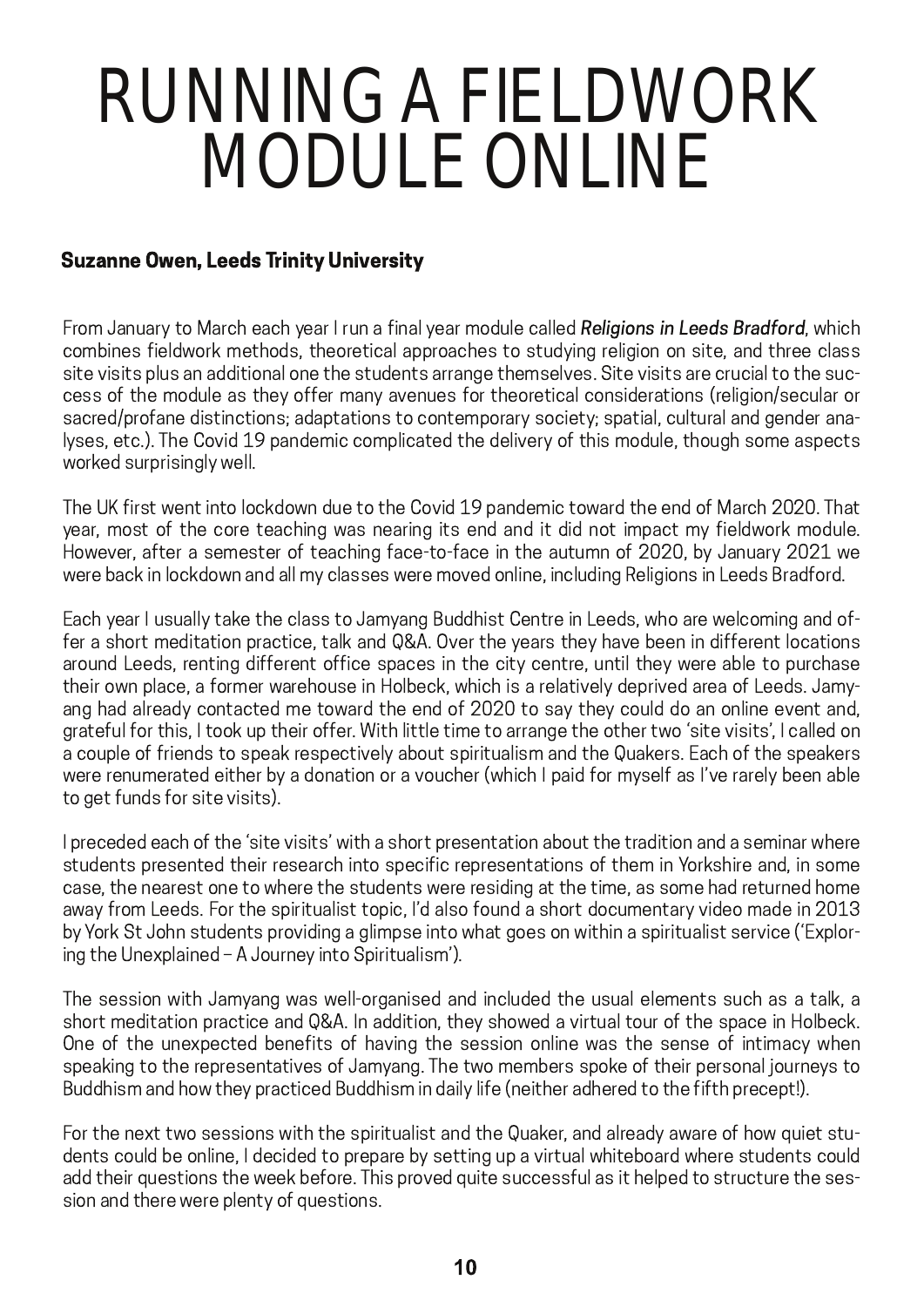The module evaluations were entirely positive. These were some of the individual comments:

"The best aspects of this module included the wonderful opportunities to meet representatives of different religious groups, movements and cultures which otherwise I likely wouldn't have encountered. This made for a particularly unique learning experience as the lecturer was able to set the scene on the topics and then allow us to absorb information and first-hand accounts from a different source, separate from university material."

"Conversations and discussions prompted by the lecturer on the topics were invaluable, as it allowed both my peers and the lecturer to engage in interesting dialogue, sharing our experiences and perspectives with one another."

"The academic material provided was incredible! Material provided was not only complex and thorough, but it was also constantly updated meaning that there was consistently an abundance of material. The lecturer went above and beyond to support the students in this way."

"One-to-one meetings were also consistently offered in case we needed additional help which was also great."

"What could be improved? Maybe the lectures could have been an hour or so longer. Other than that. no suggestions!"

With the 2021-2022 year still uncertain about face-to-face teaching due to the pandemic, I arranged for the first session to be online again (with the spiritualist). We managed to visit the other two sites inperson - Jamyang and a Sikh gurdwara in Leeds. Students then had the option to do their final assessment, a report on their own site visit, based on an online or in-person visit. By this time, many groups had a well-established online presence and a couple of the students were able to attend live virtual services and chat to other participants and group committee members. It was clear from the students' reports that the groups themselves had also found unexpected positives by having a virtual component with international participants and attendance by those less likely or unable to attend in-person.

In conclusion, the pandemic has opened up different ways to study religion online and will remain a feature of the module alongside in-person fieldwork.

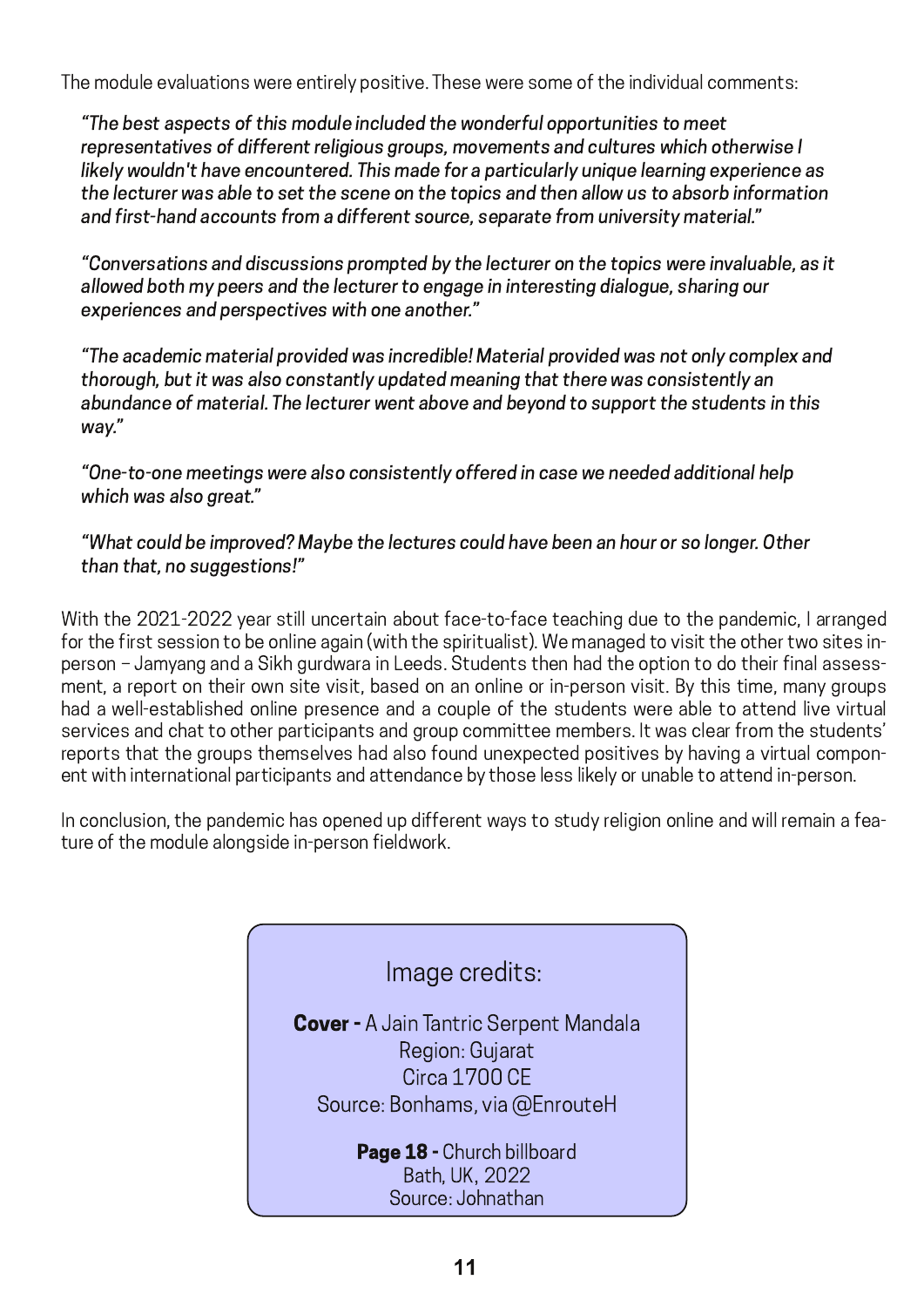### A RESPONSE FROM IAHR

IAHR response to the review (by David G. Robertson in the BASR bulletin 139. November 2021, pp.18-20) of Donald Wiebe's, An Argument in Defence of a Strictly Scientific Study of Religion: The Controversy at Delphi. Toronto: Institute for the Advanced Study of Religion, 2021

Though Dr. Robertson in his review (p.19) makes explicit room for the possibility that Prof. Wiebe 'has overstated some of the details [...]', we fear that the review may prove harmful to the IAHR if it stands on its own

Dr. Robertson renders, as a reviewer most certainly must. Prof. Wiebe's criticism and allegations (constituting the foil for Prof. Wiebe's most recent 'defence of a strictly scientific study of religion') directed at the IAHR leadership, including what Wiebe claims to be a hidden agenda in Delphi as well as the actual outcome of the Delphi meeting(s). But Dr. Robertson does not render or even refer to the repeated and well documented responses and refutations published by the IAHR leadership and shared openly with the public at large and the IAHR membership, including BASR members.

We worry even more because Dr. Robertson nowhere in his review indicates that he is familiar with the materials, - and because we take this as an indication that Dr. Robertson most likely is not the only BASR member who is not aware of the materials.

Moreover, Dr. Robertson, despite his reservations as regards Wiebe's readings of the Delphi meeting, at the end of his review writes that he [Wiebe) "is ultimately correct to be concerned". Saying so (p. 20) Robertson has in mind in particular "the position advocated for by [Ann] Taves", a position he finds in conflict with the IAHR Constitution § 1, as well as with former energetic statements, not least by the IAHR President, in strong support of the 'Werblowsky stance' and §1.

Consequently, we are grateful to the editors of the BASR bulletin for giving us this opportunity to. ever so briefly, respond, not to the review, but to the claims and allegations of Prof. Wiebe as regards the Delphi meeting, its outcome and the stance of the IAHR leadership and Executive Committee.

Since we do not think Prof. Wiebe in his book adds anything significant or important to the criticism and allegations already expressed in his 2019 'Letter of Resignation' and his 2020 MTSR article "A Report on the Special Executive Committee Meeting of the International Association for the History of Religions in Delphi"), we shall refer readers to what we have already written and published in that regard.

And we shall, of course, ever so sincerely ask readers and members to be so kind as to read the materials so that they can hopefully see why Wiebe is not correct when claiming that the EC during the meeting in Delphi "revealed its intention to abandon its commitment to the non-confessional study of religion", or, as it is put in a nutshell on the back cover of the hard copy version of his book, that the IAHR leadership revealed its intention "[...] to include in its mandate promotion of theological. normative, and applied studies of religion." The IAHR EC had and still has no such intention, nor has it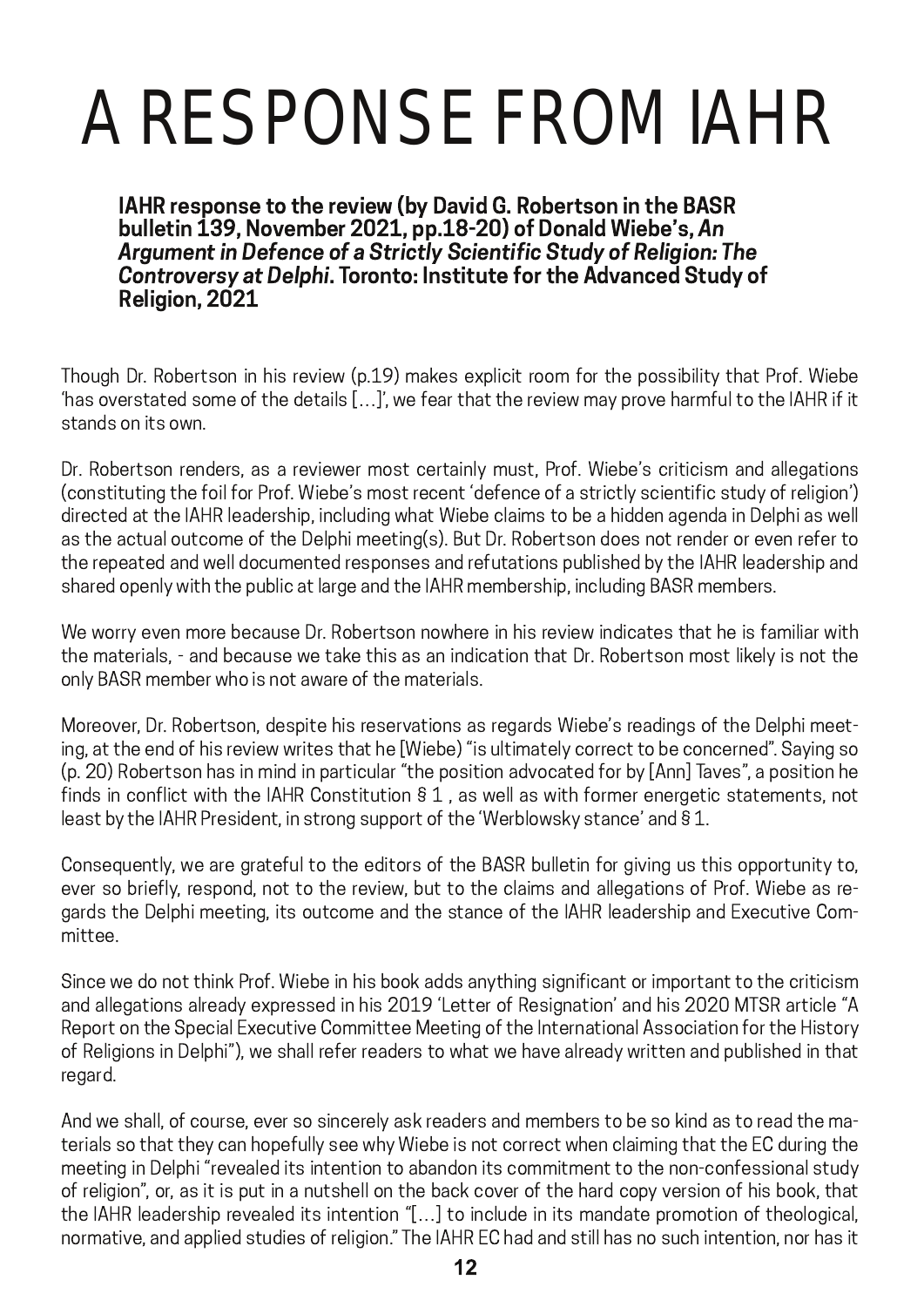made a decision whatsoever to abandon its commitment to Article 1 of the Constitution.

We thus urge BASR bulletin readers and members to fact-check what happened during the Delphi meeting, and to assess what its effects could be to IAHR members, by way of reading: Satoko Fujiwara & Tim Jensen, "What's in a (Change of) Name? Much—but Not That Much—and Not What Wiebe Claims", Method & Theory in the Study of Religion, 32/2, 2020, pp. 159-184 (OPEN ACCESS).

A brief summary of the arguments of that article runs:

Wiebe claims that the IAHR leadership (already before an Extended Executive Committee (EEC) meeting in Delphi) had decided to water down the academic standards of the IAHR with a proposal to change its name to "International Association for the Study of Religions." His criticism and allegations, we argue, are based on a series of misunderstandings as regards:

1) the difference between, on the one hand, the consultative body (EEC) gathered in Delphi and its discussions, and on the other, the conclusions drawn at a following meeting by the EC;

2) the difference between, on the one hand, the preliminary points of view of individuals during the EEC meeting (inter alia Prof. Taves' mentioned by Prof. Robertson as indicated above) and, on the other, the final proposals by the EC;

3) personal conversations;

4) the link between the proposal to change the name and the wish to tighten up the academic profile of the IAHR.

Moreover, the EC is not the final and ultimate decision-making body of he IAHR. The, International Committee and the General Assembly, are the only truly decision-making bodies. Both as regards e.g. a proposal for a new name and a proposal for, say, a mandate to the EC different from what is given it by the current Constitution and its article 1.

Please also check our e-Bulletin Supplement, which contains our initial response to Wiebe's resignation, as well as our e-Bulletin, which notified the publication of our above-mentioned article.

IAHR e-Bulletin Supplement, November 2019 IAHR Bulletin 41, July 2020 (esp. p.9)

The Bulletin also contains a link to an online folder to all the documents shared at the Delphi meeting  $(p.8)$ .

Last, but not least: please do not hesitate to contact us if you have any question on any of the abovementioned publications of ours.

> Tim Jensen, IAHR President Satoko Fujiwara, IAHR Secretary General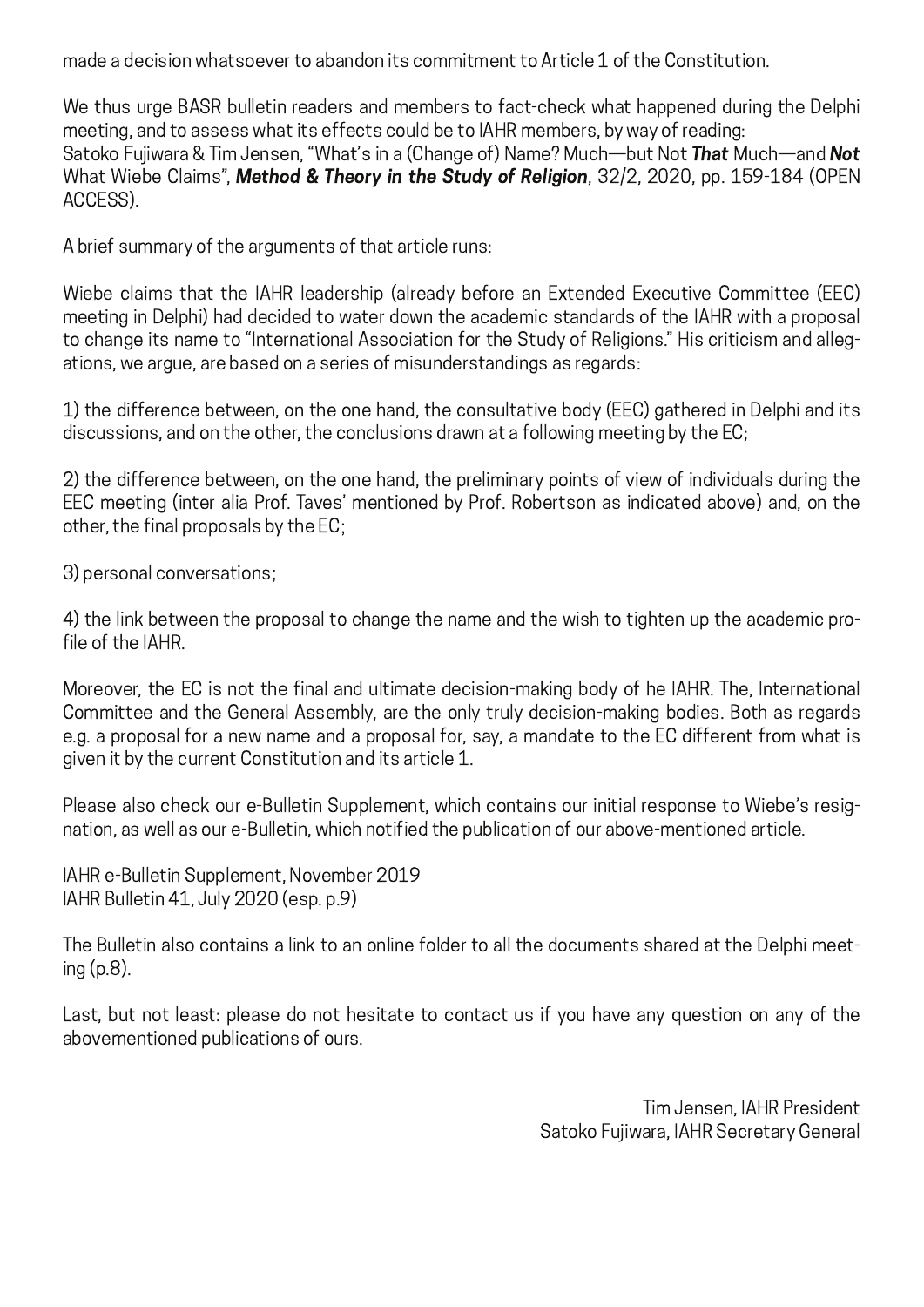# reviews

**TESSEL M. BAUDUIN AND HENRIK JOHNSSON** (EDS), THE OCCULT IN MODERNIST ART, LIT-**ERATURE, AND CINEMA (CHAM, SWITZER-**LAND: PALGRAVE MACMILLAN 2018); XII, 275 PP.: ISBN: 978-3-319-76498-6 (HARDBACK): RRP: €139.99 (EBOOK OPEN ACCESS).

This edited volume is part of the Palgrave Studies in New Religions and Alternative Spiritualitjes series. It consists of an introductory chapter by the editors, and ten case study chapters. In "Introduction: Conceptualizing Occult Modernism" Tessel M. Bauduin and Henrik Johnsson

open with the mediumship characteristic of nineteenth-century Spiritualists, which gave rise to automatic writing and painting such as the abstract watercolours of Georgiana Houghton (1814-1884), and argue that the intersections between occultism and Modernist art and literature are a neglected research area. Occultism has been claimed as a legitimate component of modernity, rather than a rejected 'other', and it is no longer the norm to point to irrational or superstitious aspects of the life or works of authors and artists, as Sixten Ringbom did in his

pioneering study of Wassily Kandinsky, The Sounding Cosmos (1970). Bauduin and Johnsson distinguish five components in Occult Modernism (processes, actors, works, how works function, and aesthetics). The "Introduction" ends with a sketch of the book's contents.

Johnsson's chapter, "A History of Research into Occult Modernist Literature" is also an introduction of sorts to the study of occult modernist fiction in French and English. French and English scholarship on Romanticism and symbolism identified occult interests in the writings of Gérard de Nerval, Arthur Rimbaud, and Charles Baudelaire during the 1940s, and un the period up to 1990 figures like W. B. Yeats, Wallace Stevens, Henry James, and Virginia Woolf were studied for spiritual, mystical, and occult content. After 1990 more books were produced, focused on authors including Ezra Pound, and



artists like Constantin **Brâncusi** and Giacomo Balla, and since 2000 the influence of occultism on Surrealism has been a maior area of research.

Part I. "Artistic Practices", starts with Gísli Magnússon's "Visionary **Mimesis** and Occult Modernism in Literature and Art Around 1900". Magnússon arques that the worldview he terms "supersensuous monism" influenced artists to rethink mimesis, and thus led to abstract art such as that of Kandinsky, though he thinks Kandinsky's oeuvre is more accurately termed

"visionary mimesis" (p. 51). The authors Maqnússon considers include Guy de Maupassant, August Strindberg, Gustav Meyrink, and Rainer Maria Rilke. Next is Marja Lahelma's chapter "August Strindberg's Art in Modernist and Occult Context", which discusses in detail Strindberg's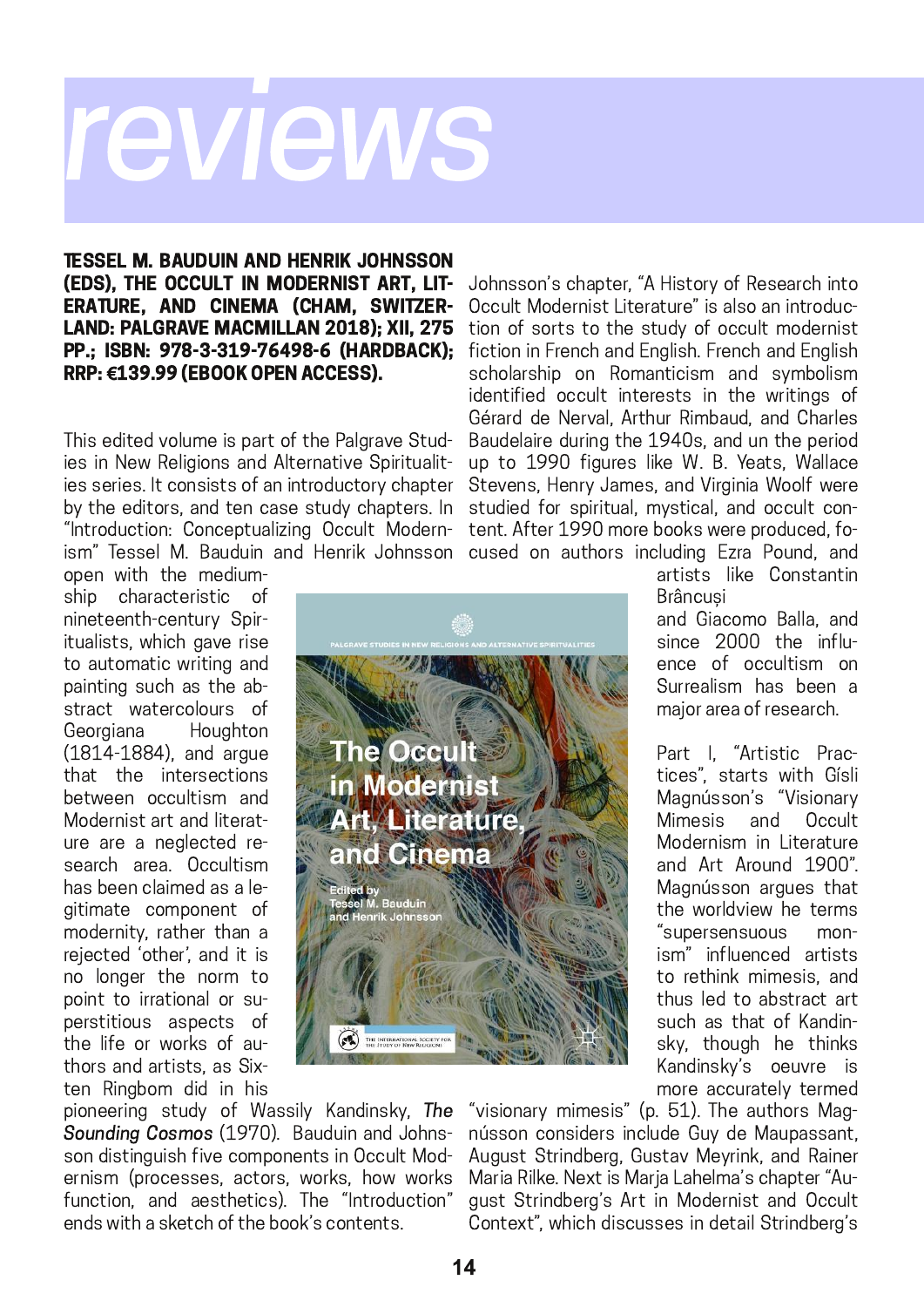photographic experiments, which were overtly spiritual in nature. Per Faxneld's " 'Only Poets and Occultists Believe in Them Just Now': Fairies and the Modernist Crisis of Authorship" is an entertaining discussion of photography of fairies (the 1917 Cottingley case, which Arthur Conan Doyle was involved in) and literary engagements with preternatural beings (for example, as exemplified by W. B. Yeats).

Part II, "Aesthetics," opens with "Return from Oblivion: Joséphin Péladan's Literary Esotericism" by Sasha Chaitow, a study of a neglected figure who made both theoretical and literary contributions to Modernist Occultism. Benedikt Hjartarson's "Ghosts Before Breakfast: The Appetite for the Beyond in Early Avant-Garde Film" analyses Hans Richter's film Vormittagsspuk (1928), and relates it to both Richter's writings on film, and to spirit photography. Next is Victoria Ferentinou's "Marie Wilson and Nanos Valaoritis in Conversation: Surrealisk, Imagetext, and Occult Aesthetics in Terre di Diamant", which is focused on the 1958 publication of the book of the title, a collaboration in which the American artist Wilson created the sixteen lithographs and her partner wrote the sixteen accompanying texts. Wilson and Valaoritis drew upon a range of occult influences including Native American spirituality, Surrealism, and parapsychology, and developed a heterodox aesthetic together.

Part III, "Occulture,' begins with Kristoffer Noheden's "Magic Art Between the Primitive and the Occult: Animal Sacrifices in Jan Svankmajer's Drawer Fetishes" which discusses the creation of six drawer fetishes in 2014-2015. These were inspired by African ritual; Svankmajer bought "pig's and bull's blood from a nearby slaughterer" (p. 195), mixed them with oats and poured it into the drawers, left them in the sun and flies laid eggs in the mess; when the larvae hatched the artist exploded them with a heat gun, poured bitumen into the mixture, and covered it with ashes. The final chapter is Giuliano D'Amico's "Retrogardism and Occulture in Hakan Sandell's Poetry", which engages the poet's interest in ancient wisdom narratives and shamanic religion. The volume is more unified in subject matter and historical span than many such scholarly outputs, and is of interest to Religious Studies as well as those in the fields of

Esotericism, Art, and Modernism generally. The academic standard of the contributions is high, and the subjects analysed are original and relevant. It certainly deserves to be in academic libraries, and is recommended strongly to the widest possible readership, given that the ebook is open access and free from Springer's website.

> Carole M. Cusack University of Sydney

#### **JUNE MCDANIEL, LOST ECSTASY: ITS DECLINE** AND TRANSFORMATION IN RELIGION (CHAM. **SWITZERLAND: PALGRAVE MACMILLAN** 2018); VIII, 325 PP.; ISBN: 978-3-319-92771-8 (HARDBACK): RRP: 109.99 EUROS.

This book is published in the Palgrave Macmillan Interdisciplinary Approaches to the Study of Mysticism series. June McDaniel argues in "Introduction: What Happened to Ecstasy? Mysticism, Ecstasy, and the Constructivist Loop" that the study of mysticism is unfashionable, and that she wishes "to bring [mysticism and ecstatic experiences] back into the study of reliconsciousness, at least partly by qious documenting how much of the field opposes it" (p. 2). The denial and delegitimation of religious experience is core to the reformulation of religious studies as an explicitly secular, anti-religionist, academic discipline. This reader is aligned with this approach and firmly in the camp that opposes the inclusion of theology in the remit of religious studies, yet believes that the study of religious and spiritual experiences (whether termed mysticism, ecstasy, or "non-ordinary reality") is both valuable and possible in a scientific, non-confessional way. The author's examination of the subject begins by chronicling examples of religious experience in the World Religions (another unfashionable category), and then analysing the "pathologisation" of such experiences within academic discourse. There are scholars who champion such anomalous states: McDaniel draws on the work of Grace Jantzen, Amy Hollywood, and Jeffrey Kripal to uncover an ecstasy that is erotic, powerful, and ignored at peril.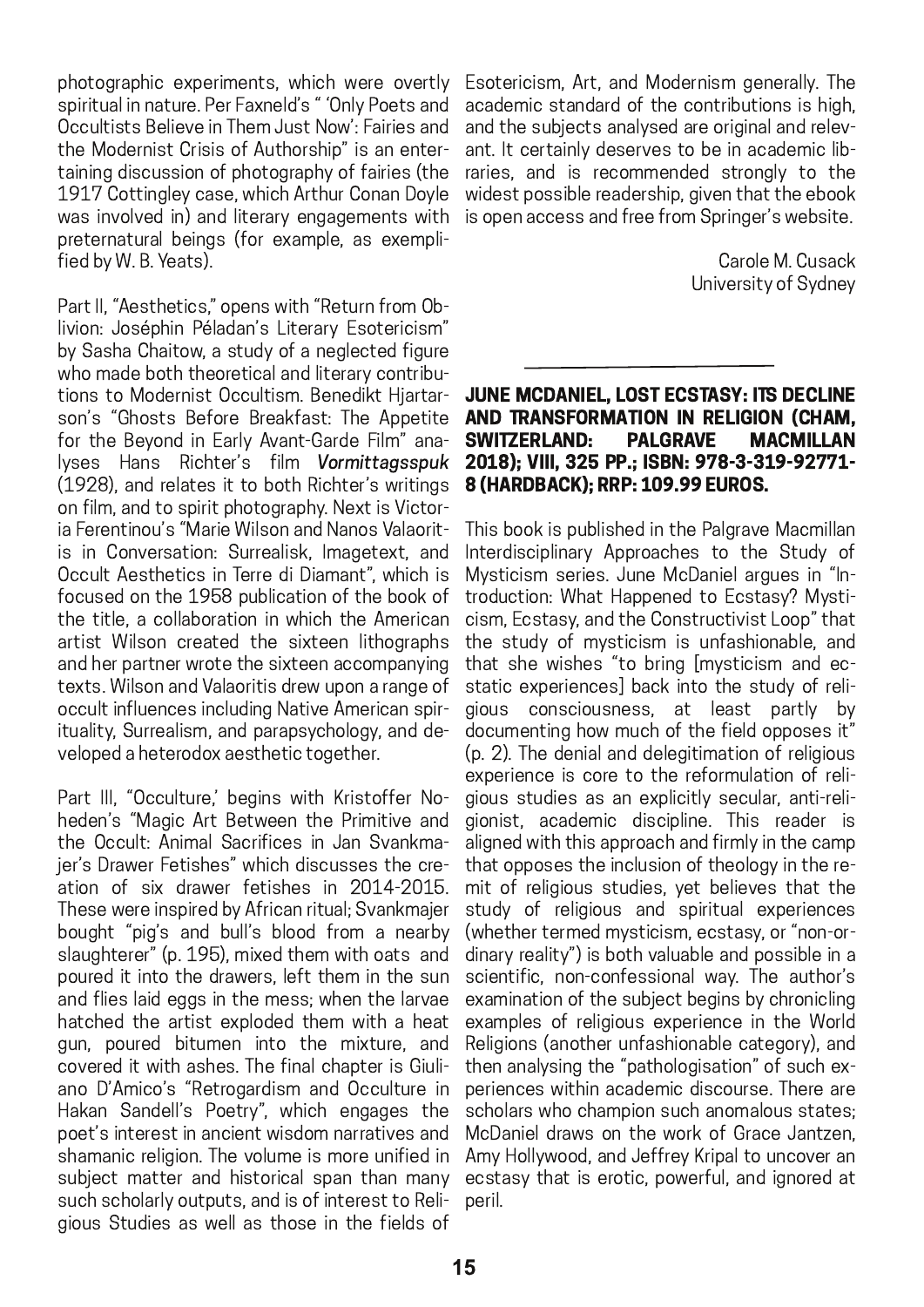Attention then shifts to the identification of ecstasy with theology, another rejected field of study. McDaniel cleverly demonstrates that theology is also hostile to ecstatic experiences (one clear example is the mainstream Islamic suspicion of Sufism, for example). To balance case studies from World Religions there are citations of contemporary phenomena that show the continuation of religious experience as a key area for new spiritualities (Linda Woodhead and Paul Heelas' work on "New Age" practitioners) and current manifestations of traditional religion (the visions of the Virgin Mary received at Mediugorie, for example). The subject matter of Chapter 5, "Destructive Ecstas-

ies: Wargasm and the Joy of Violence" is ecstatic violence in corporate and individual military and other contexts (sexual, emotional, self-harming and other-harming, and so on). There is some methodological discussion οf Mihalyi Csikszentmihalyi's "flow" state, Georges Bataille and Michel Foucault, then McDaniel sketches some  $of$ specifically cases martial religious violence, including ancient and medieval Celtic rituals, Viking warrior culture, and martyrdom in Christianity and Islam.

Secular applications of experiences of non-or-

dinary reality form the basis of the next chapter, "The 'Spiritualized' Ecstasies: Sex, Drugs, and Rock and Roll." This covers traditional religious instances of sex or drug-induced altered states of consciousness, and contemporary secular culture that draws on these sources to establish pop cultural tropes, including romance motifs in novels and films, and electronic dance music culture. New religions including Raineesh, Santo Daime, and neo-shamanism are covered, and the interest that rock stars exhibited in Indian religions including Transcendental Meditation

and the International Society for Krishna Consciousness, as well as the emergence of Christian rock and Hip-Hop Hasidism. This secular excursus is followed by an examination of Pentecostalism, Millenarian Christianity, the idea of the Rapture, and Catholic Charismatic experiences. Revivalism is also discussed in the context of Judaism and the Sufi Order of the West. Chapter 8, "The Case of Hinduism: Ecstasv and Denial," is unusual as it considers a single religion from a historical standpoint. working through Vedic scriptures, the Upanishads. Yoga, and Tantra. Ecstatic experience in folk religion, the devotionalism of bhakti, and communities that gathered around modern



gurus are also briefly touched upon.

final substantial The chapter, "Ecstasy and Empathy: Some Venerable Elders and New Directions," revisits earlier Religious Studies scholars such as Rudolf Otto. William James. Mircea Eliade, Carl Jung, and Paul Tillich. McDaniel arques that ecstasy has been sidelined in a predominantly Protestantdominated milieu, and that the human potential oriented psychology of 1960s (Abraham the Maslow, Stanislav and Christina Grof, and others) recognized the need for extraordinary experi-

enced for those who wanted to be whole, fulfilled, self-actualized. There is a mention of esotericism, as well. McDaniel's conclusion makes it clear that she really dismisses much (if not all) of the critical religion scholarship that caused "the wreck of the good ship Eliade" (p. 301), and thinks neglect or abandonment of the big questions has left Religious Studies undernourished, impoverished, arid and irrelevant. This means that Lost Ecstasy: Its Decline and **Transformation in Religion** is yet another salvo in a culture war that has divided Religious Stud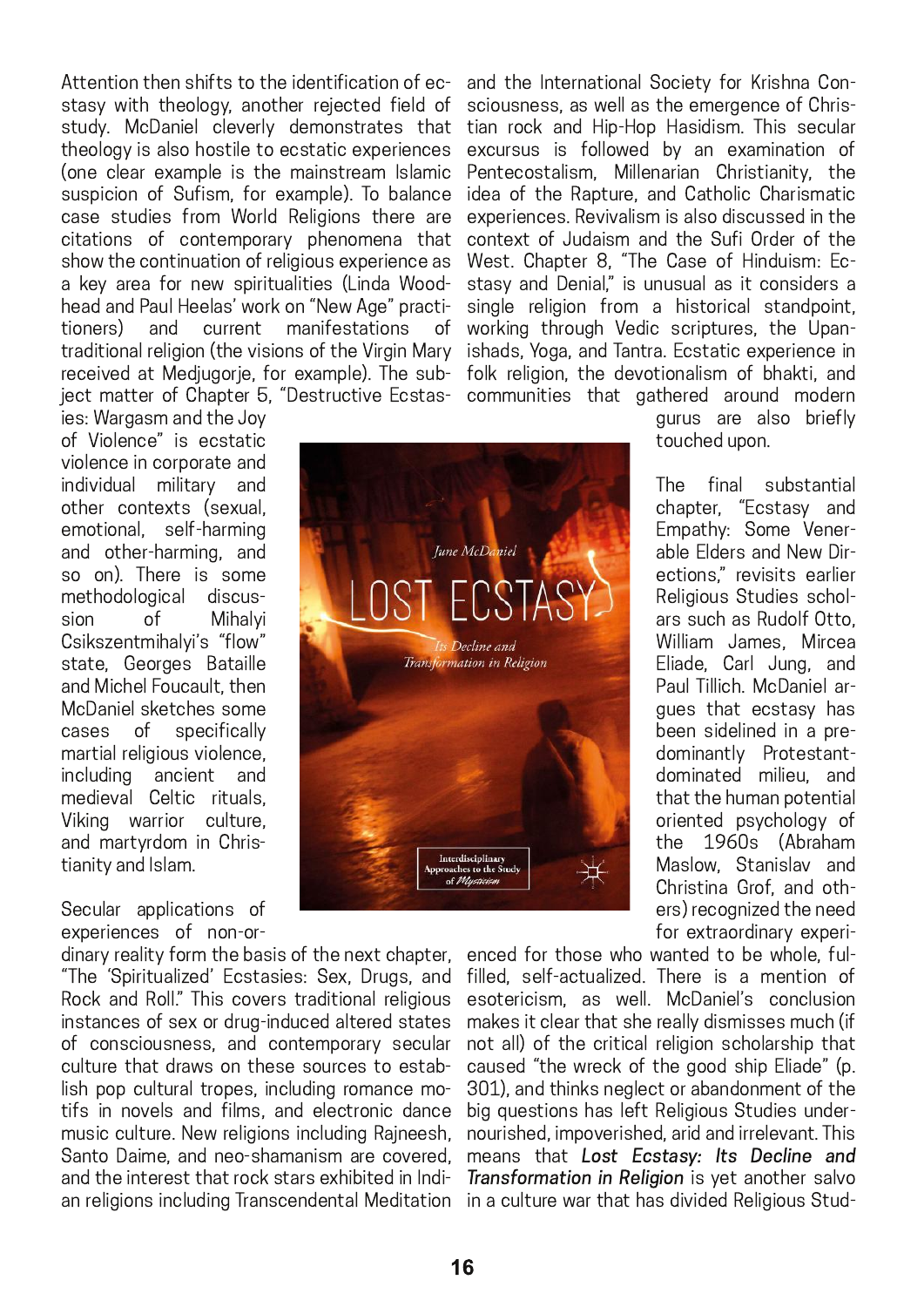ies for decades. It is easy to read, interesting and topical, yet feels old-fashioned in methodology and theoretical underpinnings. Yet it has some power, and makes a case that the critical turn has lost present-day scholars and interested laypeople a world of ideas and experiences, perspectives and values, that simply became unfashionable.

> Carole M. Cusack University of Sydney

### STEVEN J. SUTCLIFFE AND CAROLE M. CUS-**ACK (EDS). THE PROBLEM OF INVENTED RELI-**GIONS (LONDON AND NEW YORK: ROUTLEDGE, 2016): ISBN 9781138099036: £42.99.

Within the context of religious studies more and more attention has been paid recently to alternative forms of spirituality which are rooted in

pop culture. The volume The Problem of Invented **Religions** investigates the theoretical concept of invented religions proposed by Carole M. Cusin her *Invented* ack Religions. Imagination. Fiction and Faith (Ashgate, 2010) and is located on the intellectual route which leads to Fiction. Invention and Hyperreality, which she edited with Pavol Kosnáč in the Routledge Inform Series on Minority Religions and Movements Spiritual  $(2017)$ .

This book is a republished special issue of the journal Culture and Religion (Vol. 14, Issue 4,

2013) so it is a miscellany of contributions by whole. different authors, who try to expand the concept examining it from a range of perspectives.

The essay by Cusack proposes to link the theoretical framework of invention to Robert N. Bellah's studies on play "which features in language, art, myth [...] is crucial to the human experience of what Bellah calls unitive events" (p. 12), while Danielle Lee Kirby demonstrates how various groups (The Church of SubGenius, Jedism, and Sithism) develop relationships with the fictional texts in their manifold functions (catalyst, proof, reality, practice, and so on). Essi Mäkelä and Johanna Petsche connect "invented religions" to Zygmunt Bauman's "liquid modernity" in an article on Discordianism, a parody religion dedicated to the worship of Eris, the goddess of discord; while Steven Sutcliffe rereads from an historical perspective the heritage of the Rosicrucian manifestos (1614-16) on the Rosicrucian Order, Crotona Fellowship  $(ROCF)$ 

However not every essay agrees positively on the validity of using the term "invented religions". The volume is constituted in part by crit-

> ical contributions, as in the case of Markus Altena Davidsen. who offers proposal to a replace "invented religions" with the term "fiction-based religions". Paul-Francois Tremlett believes that the term "invention" brings an excessive concentration on texts, forgetting that religions are "a product of a specific kind of soand particular ciety types of social relationships" (p. 116). In the last article, Teemu Taira similarly challenges the term, arguing that the invented status is only one of the many criteria to consider in terms of the idea of religious as a

This collection of essays supplies the scholar, as well as the uninitiated student, fruitful insights

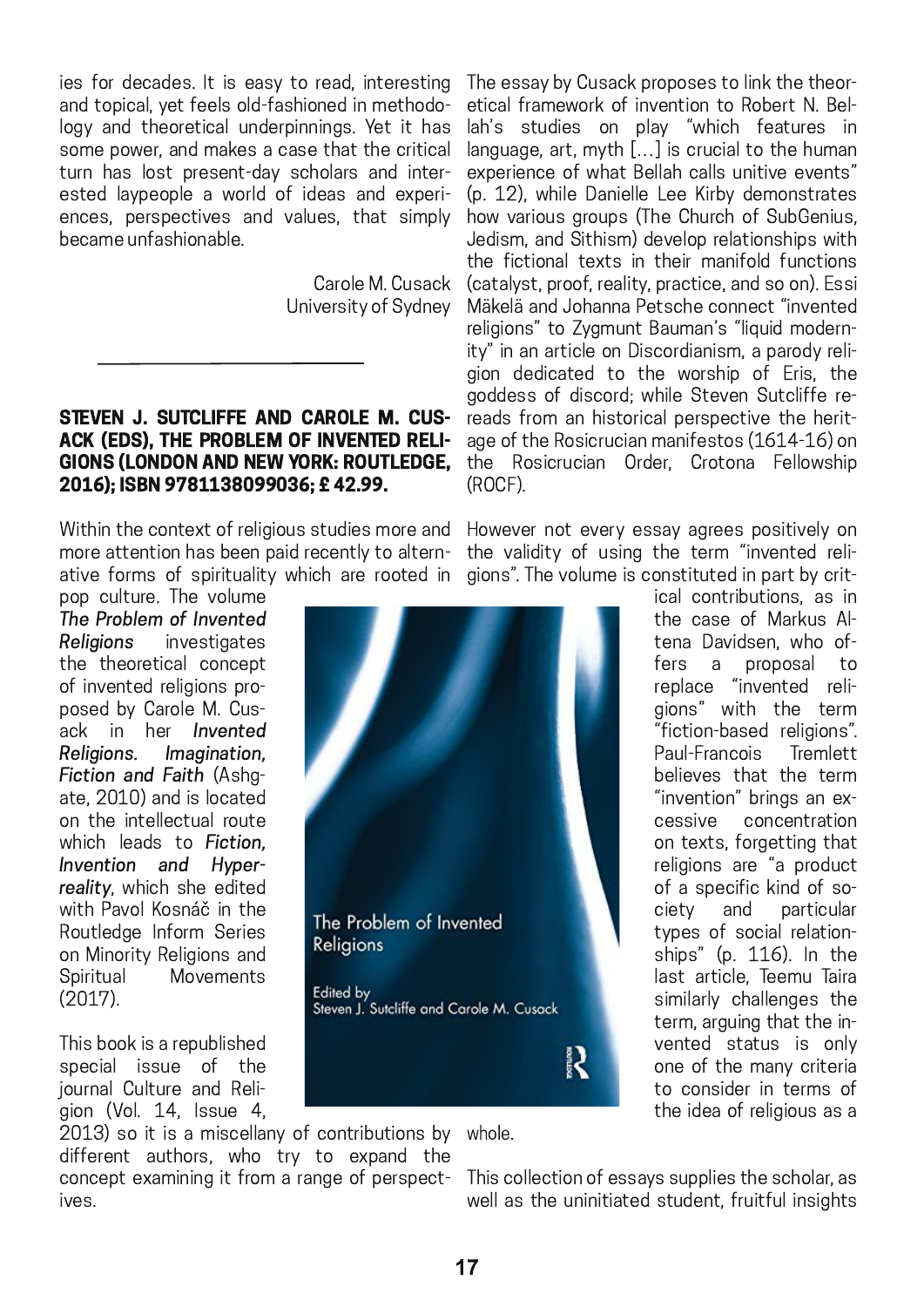in the general concept of "religion" and in what constitutes it, both in terms of belief and in practice.

Due to the clarity of presentation and the simple structure of the volume (helped by the introductions and conclusions to each chapter, reflecting their origin as journal articles) I would recommend it to undergraduate students and

general readers interested in the significance of spirituality for contemporary human beings and the importance of cultures and religions beyond the Abrahamic and World Religions, as well as to scholarly researchers.

> Federico Palmieri Di Pietro Independent Scholar, Rome

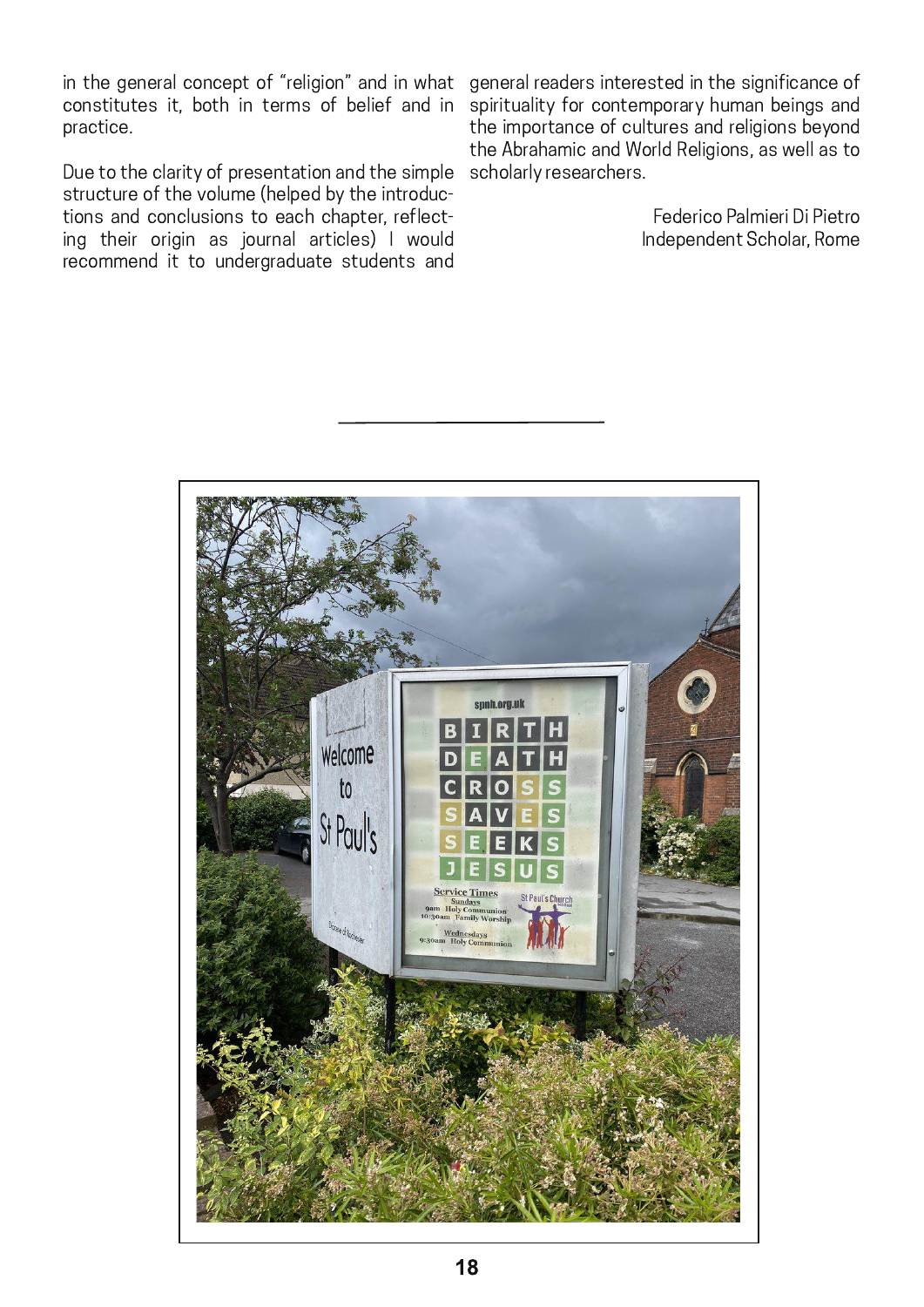### Members' Recent Publications

### Eileen Barker

PNPP 4 E B- ) 2 B > @ J D

"New Religious Movements." In *Encyclopedia of Violence, Peace, and Conflict*, edited by Lester R. Kurtz, 339-53. Oxford: Elsevier, Academic Press

PNPO < F D- B- 1 2 B 3 Oxon: Routledge.

> "The Scriptures of Daesoon Jinrihoe: The Canonical Scripture, the Guiding Compass of Daesoon, and Essentials of Daesoon Jinrihoe." Journal of Daesoon Thought and the Religions of East Asia 1, no. 1 (2021): 155-59.

> "'Othering': A Necessary but Dangerous Practice." Journal for the Study of Beliefs and Worldviews. Special edition Limitations of Religious Freedom: On Stereotypes, Prejudice **and Social Discrimination** edited by Gerhard Besier: 25-48.

"Even New Religious Movements Have Legacies." **e-Rhizome 2**, no. 2: 65-80.

"Contemporary Creations and Re-Cognitions of Sacred Sites." In Scared Sites and Sacred Stories across Cultures: Transmission of Oral Tradition, Myth, and Religiosity edited by David W. Kim, 25-62. London: Palgrave Macmillan.

### Simon Brodbeck

PNPO /I 6
-  !/ 0 '- **Oriental Society**, vol. 141, no. 1, pp. 73–92.

> 'Patrilocality in the Harivamsa's Visnuparvan.' Religions of South Asia, vol. 13, no. 3, pp.  $266 - 88$ .

> 'Interpretation of Baladeva and Yamunā at Harivamsa 83.' International Journal of Hindu Studies, vol. 24, no. 3, pp. 313-43.

> 'Mercy, my Jewels! The Syamantaka, Aśvatthāman's Maṇi, and the Earrings.' In Ivan Andrijanić and Sven Sellmer, eds, **Mythic Landscapes and Argumentative Trails in Sanskrit** Epic Literature: Proceedings of the Sixth Dubrovnik International Conference on the **Sanskrit Epics and Purāṇas**, pp. 233–74. Zagreb: Croatian Academy of Sciences and Arts

2020 The End of the Pandavas' Year in Disguise.' Journal of Hindu Studies, vol. 13, no. 3, pp.  $320 - 46$ .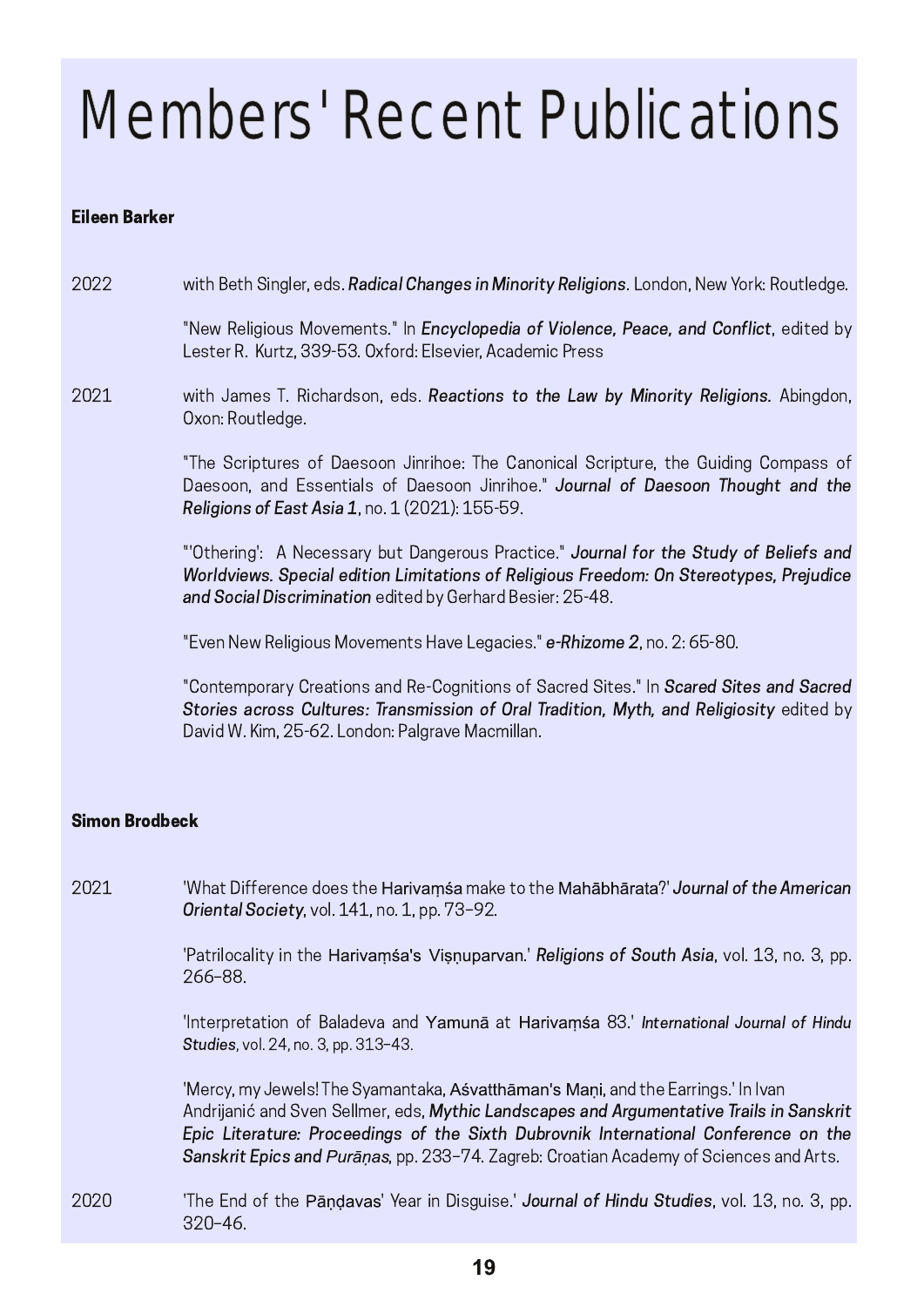### **Ann Gillian Chu**

- 2022 'Digital Research and COVID-19: An Argument for using both Primary and Qualitative Secondary Data in a Hong Kong Ethnography'. Ethnographic Encounters 11 (1): 14-21.
- 2021 'From Folk Religion to Evangelical Christianity: A Case Study on the Process and Challenges of Retirement-Age Chinese Males Converting from Folk Taoism to Evangelical Christianity in Hong Kong'. Asian American Theological Forum 8 (2).

'From Colonialism to Communism: The Christian Church's Response to Hong Kong's 1997 Handover'. Journal of the Oxford Graduate Theological Society 2 (2): 88-101.

2020 'Faith and Status Quo: What Can Post-Handover Hong Kong Churches Learn from Liberation Theology?' Hill Road 23 (45): 137-49

### **Christopher Cotter**

- 2021 "New Atheism" in The Cambridge History of Atheism, edited by Michael Ruse and Stephen Bullivant. Cambridge: Cambridge University Press, 1007-1023.
- 2020 [Paperback available 2022]. The Critical Study of Non-Religion: Discourse, Identification and Locality. London: Bloomsbury.

### **David Douglas**

| 2022 | Worldview Religious Studies. London: Routledge. Pp. 137.                                                                                                                                                                                               |
|------|--------------------------------------------------------------------------------------------------------------------------------------------------------------------------------------------------------------------------------------------------------|
|      | 'NHS values, ritual, religion, and Covid 19 death'. In Panagiotis Pentaris (ed.) Death, Grief<br>and Loss in the Context of Covid 19. London: Routledge. Pp. 121-133.                                                                                  |
| 2021 | 'Death Studies and Disasters: Ritualizing and Numbering Numbing Realities'. Handbook of<br>Disaster Ritual, Multidisciplinary Perspectives, Cases, and Themes. (eds.) Martin<br>Hoondert, Paul Post, Mirella Klomp, Marcel Barnard. Peters publishers. |
| 2020 | 'Grief in human and companion animal loss, bonding and pet personhood'. Exploring Grief:<br>Towards a Sociology of Sorrow. (eds.) Michael Hvidd Jacobsen and Anders Petersen. Pp.<br>153-168.                                                          |
| 2019 | 'Ritual, Identity and Emotion.' Oxford Handbook of Early Christian Ritual. (eds.). Risto Uro,<br>Juliette J. Day, and Richard de Marinis. Oxford: Oxford University Press. Pp. 55-73.                                                                  |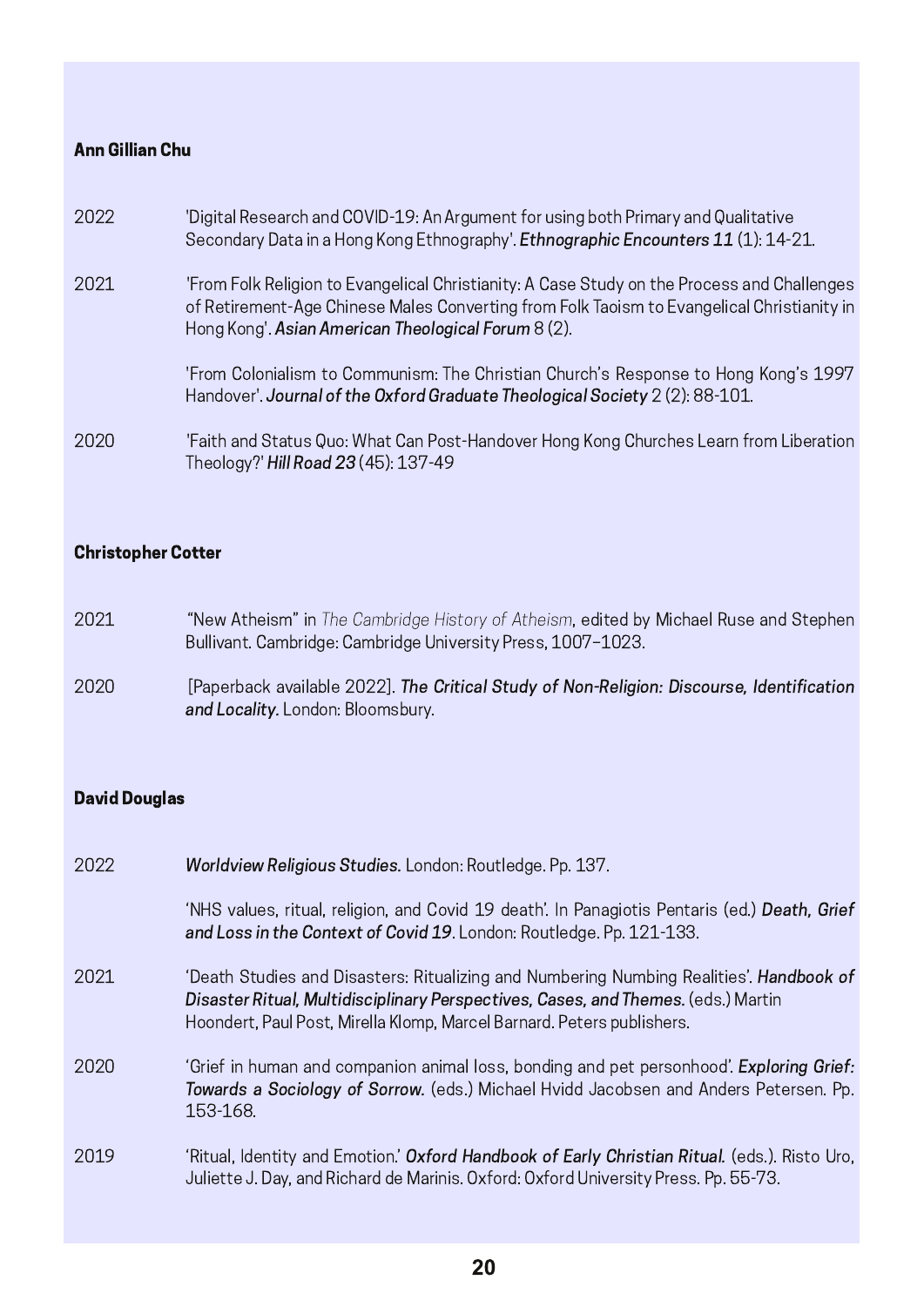### **Mathew Guest**

#### 2022 Neoliberal Religion: Faith and Power in the 21st Century. London: Bloomsbury, (in press).

- 2022 "From Protestant Ethic to Neoliberal Logic: Evangelicals at the Interface of Culture and Politics", Research in the Social Scientific Study of Religion, vol. 32: Lesser Heard Voices in Studies of Religion. Leiden and Boston: Brill, pp. 482-507 (in press).
- 2021 "Tracing the Routes to Pro-Trump Evangelicalism: Review Article", Journal of Contemporary Religion, vol. 36, no. 1., pp. 161-66.

#### Elizabeth J. Harris

| 2021 | <b>Buddhism in 5 Minutes.</b> Sheffield UK and Bristol CT: Equinox.                                                                                                       |  |  |  |
|------|---------------------------------------------------------------------------------------------------------------------------------------------------------------------------|--|--|--|
|      | with Perry Schmidt Leukel eds., A Visionary Approach: Lynn A. de Silva and the Prospects<br>for Buddhist-Christian Encounter. Sankt Ottilien: Editions of Sankt Ottilien. |  |  |  |
| 2020 | 'Buddhism and the Religious Other: Twenty-First Century Dambulla an the Presence of                                                                                       |  |  |  |

Buddhist Exclusivism in Sri Lanka'. Interreligious Studies and Intercultural Theology 4.1. pp. 3-20.

#### **Moojan Momen**

- 2022 "Bahá'u'lláh" and "Iran". In Robert Stockman ed. The World of the Bahá'í Faith. London: Routledge, pp. 40-50 and 546-68 (ISBN: 978-1-138-36772-2)
- 2021 The Baha'i Communities of Iran 1851 1921. Volume 2: The South of Iran. Oxford: George Ronald, ISBN: 978 0 85398 630 0

### **Masoumeh Rahmani**

2021 Drifting through Samsara: Tacit Conversion and Disengagement in Goenka's Vipassana Movement. New York: Oxford University Press. Oxford Scholarship Online, 2022. doi: 10.1093/oso/9780197579961.001.0001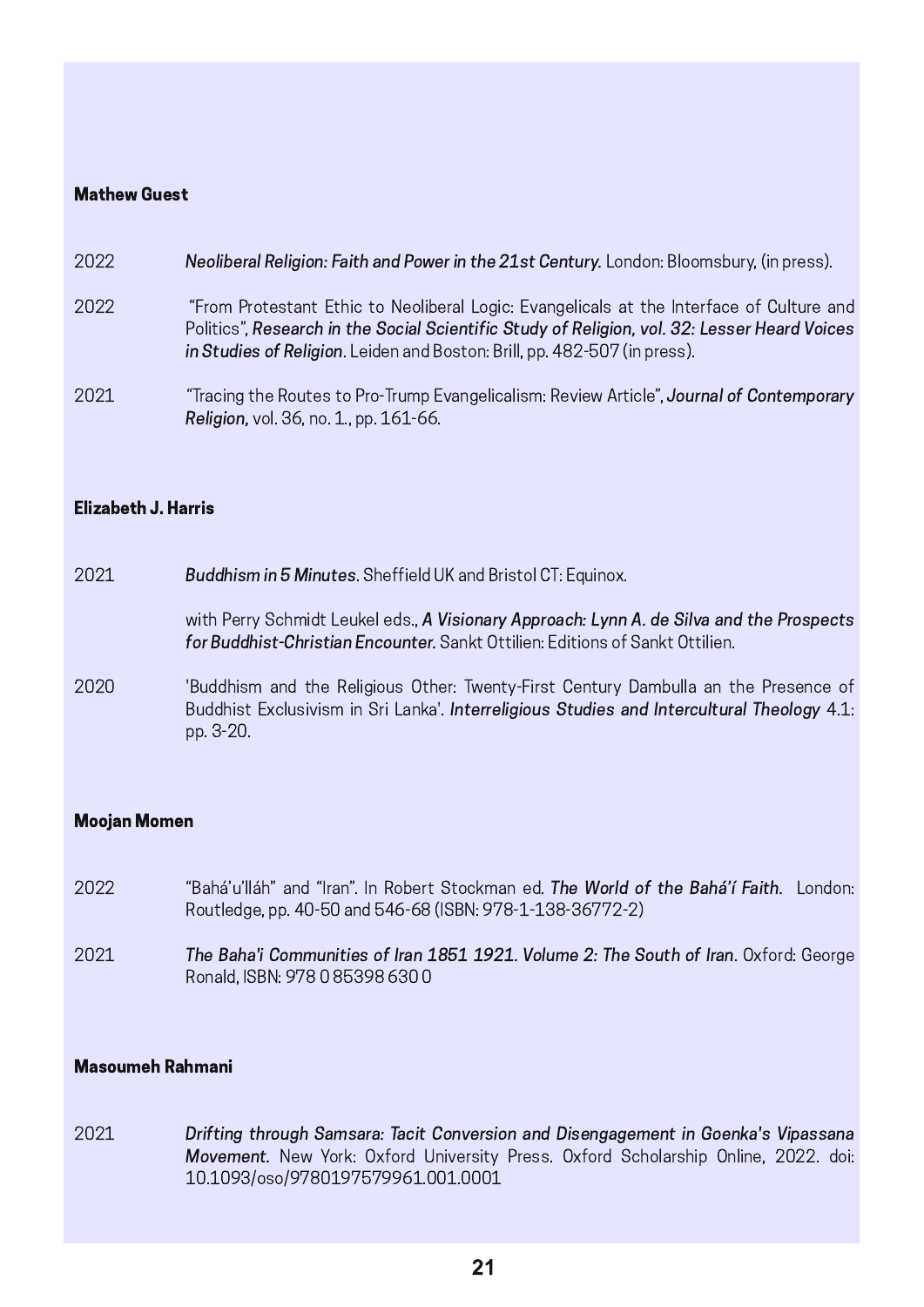### **Richard H. Roberts**

- 2021 'Hugh MacDiarmid's "On Raised Beach": "Geopoetics" in a Time of Catastrophic Crisis', Religions 2022, 13(1), Special Issue Literature and Eco-theology 31; https://doi.org/10.3390/rel13010031
- 2019 'Theological Revisionism and the Recomposition of the Religio-spiritual Field', in Sabine Dedenbach-Salazar Saenz (ed.), Translating Wor(I)ds: Christianity across Cultural Boundaries, Collectanea Instituti Anthropos Baden-Baden: Academia/Nomos (2019), pp. 305-333

#### **Paul Weller**

2021 with S. Cheruvallil-Contractor, K. Purdam, "Much More Than a Negation of Religion: A Qualitative Exploration of Non-Religious Identities in England and Wales", Journal of Contemporary Religion, Volume 36, No. 2, pp. 329-348.

> "The Potentialities of Love in Social, Political and Economic Contexts," in P. Fiddes (ed), Love as Common Ground: Inter-Faith Essays on Love in Religion, Lexington Books, pp. 311-332

> with J. Rees, L. Caulfield, S. Wilson, S. Ouillon, J. Booth, L. Peacock, E. Paffett, S. Wilson, Innovation and Enterprise Across the Social Economy in Recovery from COVID-19 Final Report: Report for the West Midlands Combined Authority, Wolverhampton University, Wolverhampton.

2020 "Changing Socio-Religious Realities, Practical Negotiation of Transitions in the Governance of Religion or Belief, State and Society," Studies in Interreligious Dialogue, 30 (2), pp. 145-162.

> with E. Camilleri; H. Cremin; M. Demir; M. Hardy; K. Murji; O. Shener; F. Sleap; S. Steinberg, quest co-editors (2020). Special Issue of Journal of Dialogue Studies: Rethinking Dialogue in the Age of New Challenges and Opportunities, Volume 8.

2019 "Brexit: A Colonial Boomerang in a Populist World", Social Justice, Volume 41, 196, pp. 8- $11$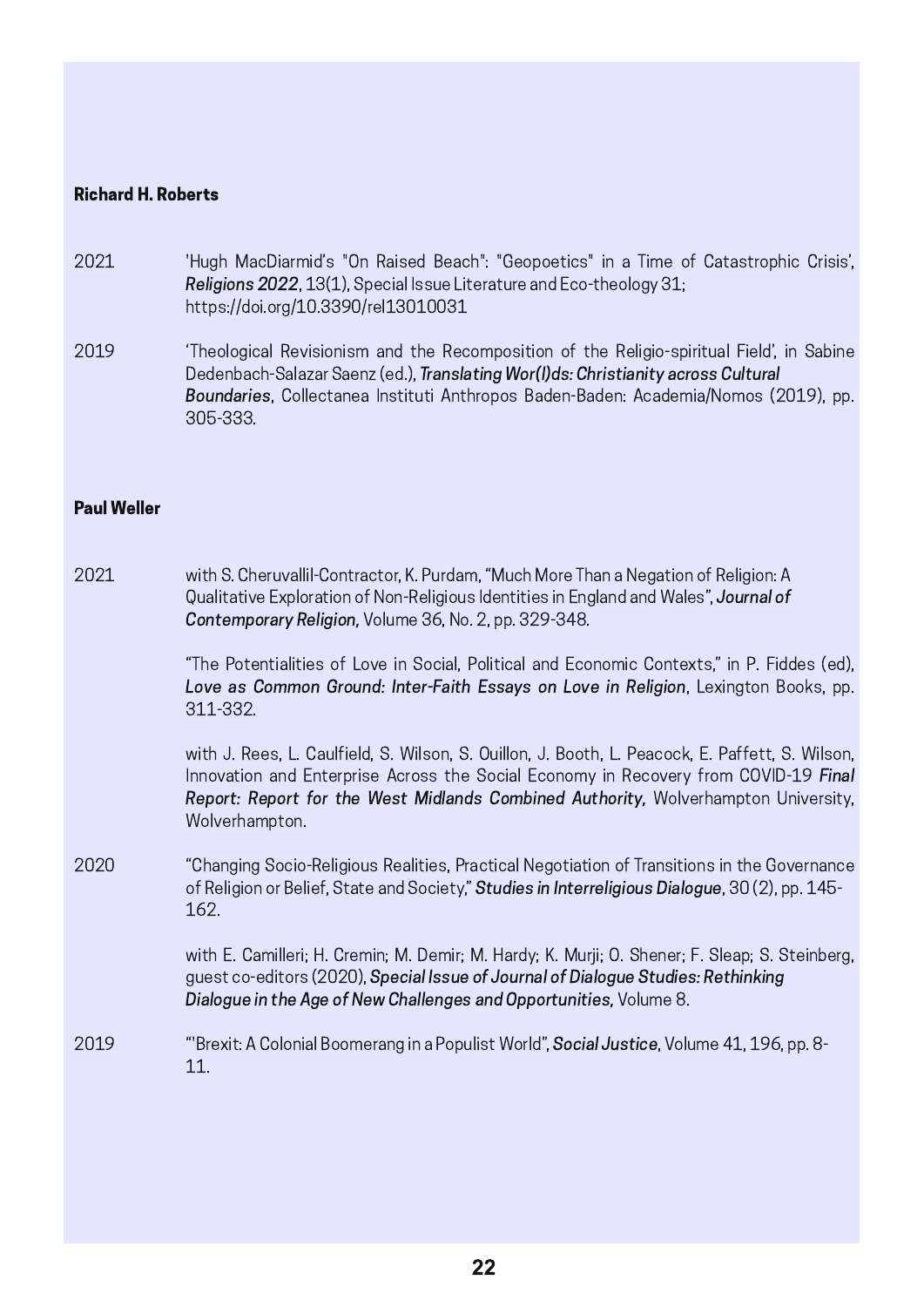

### Professor James A. Beckford (1 December 1942–10 May 2022)



It is with great sadness that we learned of the death of Professor James Beckford after a short illness. Jim was an important force in the life of Inform, joining the Board of Governors in 1991, two years after it had opened, and becoming its Vice Chair in 2011. In 1999 he took on the role of Chair of Inform's Management Committee, which involved contact with the staff, usually by email, or what was roughly a weekly basis, until his retirement from the Board in September 2018.

Most recently, he joined us in February of this year, providing a thoughtful and generous review at the launch of **Radical Transformations in Minority Religions** (2021), edited by Beth Singler anc Eileen Barker. This was the latest addition to the Routledge-Inform book series, he himself having co-edited an earlier volume in the series, **New Religious Movements and Counselling: Academic** ֦֦֧֦֧֦֧֦֧֦֧֦֧֢֚֚֡֝֜֜ **Professional and Personal Perspectives**, with Sarah Harvey and Silke Steidinger. At an Inform Seminar in November 2008, he was presented with a festschrift, **The Centrality of Religion in Social Life. Essays in Honour of James A. Beckford** (Eileen Barker, ed., Ashgate) which hac contributions from many of the leading international scholars of religion.

Having obtained a First Class BA in French, Jim's post-graduate career began with a PhD on the Jehovah's Witnesses, which resulted in the publication of his widely acclaimed book, **The Trumpet of Prophecy: A Sociological Study of Jehovah's Witnesses**, (Oxford: Blackwell, 1975). His research continued in the area of minority and sectarian movements and social reactions to them in various countries, leading to numerous articles, his book Cult Controversies: Societal Responses to New **Religious Movements**, (London and New York: Tavistock, 1985), and his edited volume, **New Religious Movements and Rapid Social Change**, which was published as the result of a UNESCO project (London: Sage, 1986). Scores of further books and other publications followed in which he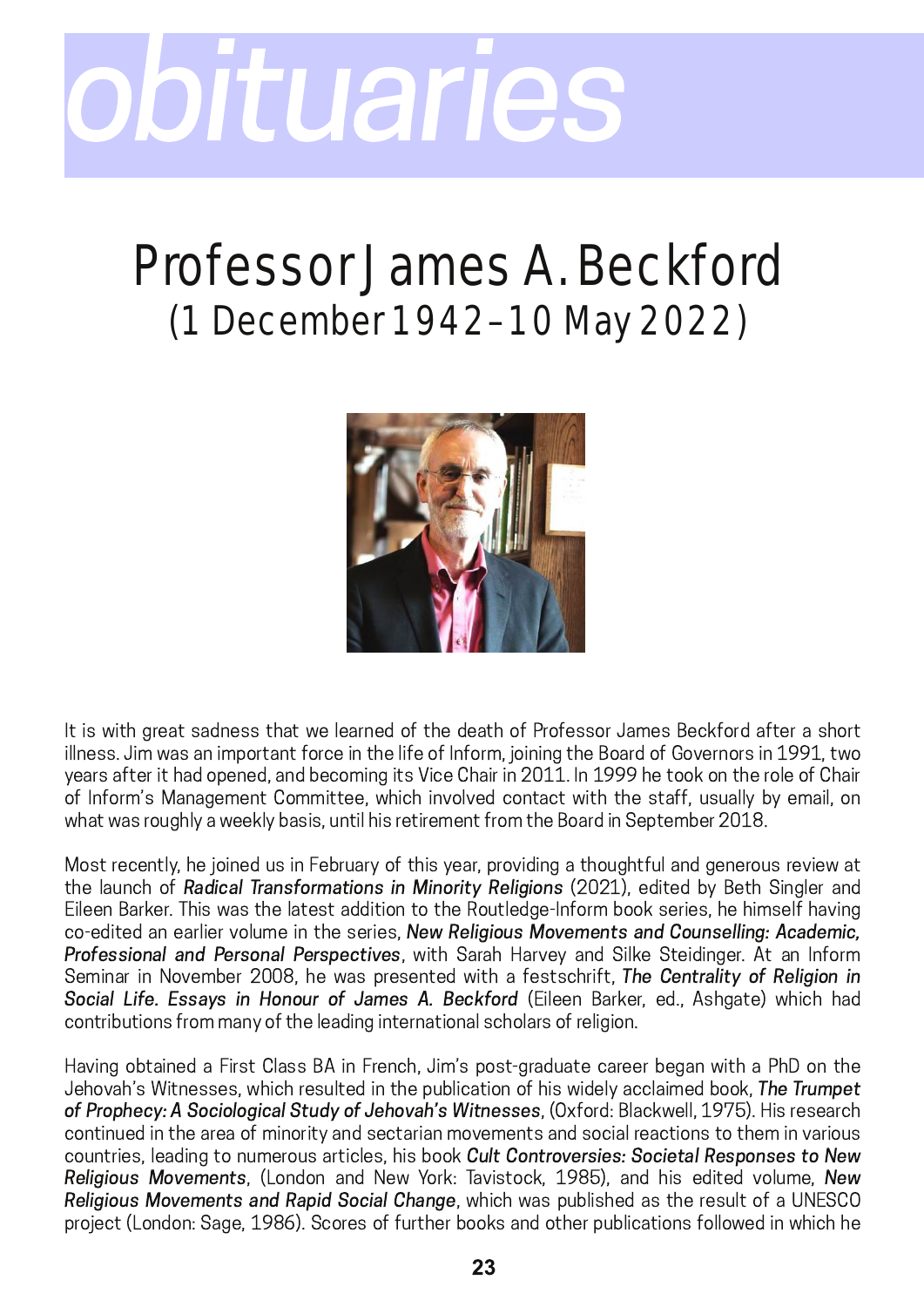combined meticulous research with clear and innovative theoretical analysis on a variety of subjects including the mass media, theories of religion in advanced industrial societies, chaplaincies in prisons and hospitals, and Muslims in Europe.

It was Jim who founded and served as the first Convenor of the British Sociological Association's Sociology of Religion Study Group (Socrel) in 1975, becoming its Chair between 1978 and 1983. As an internationally recognised scholar he was elected to numerous other official posts in scholarly societies, including the International Society for the Sociology of Religion (SISR President, 1999-2003); the Society for the Scientific Study of Religion (SSSR President 2010-11); and the Association for the Sociology of Religion (ASR President 1988-1989). His international reputation was further acknowledged when the ASR presented him with its Lifetime Achievement Award for Contributions to the Sociology of Religion in 2017. In 2004, he was elected as a Fellow of the British Academy.

Jim will be greatly missed by all who knew him or were influenced by his prodigious scholarship. He is fondly remembered by those who worked with him at Inform as a brilliant scholar, a wise counsellor, and a great human being, who was always a gentleman, with a fabulous sense of humour. We extend our deepest sympathy to his wife, Julie, his children and his grandchildren.

### Suzanne Newcombe and Eileen Barker, on behalf of INFORM